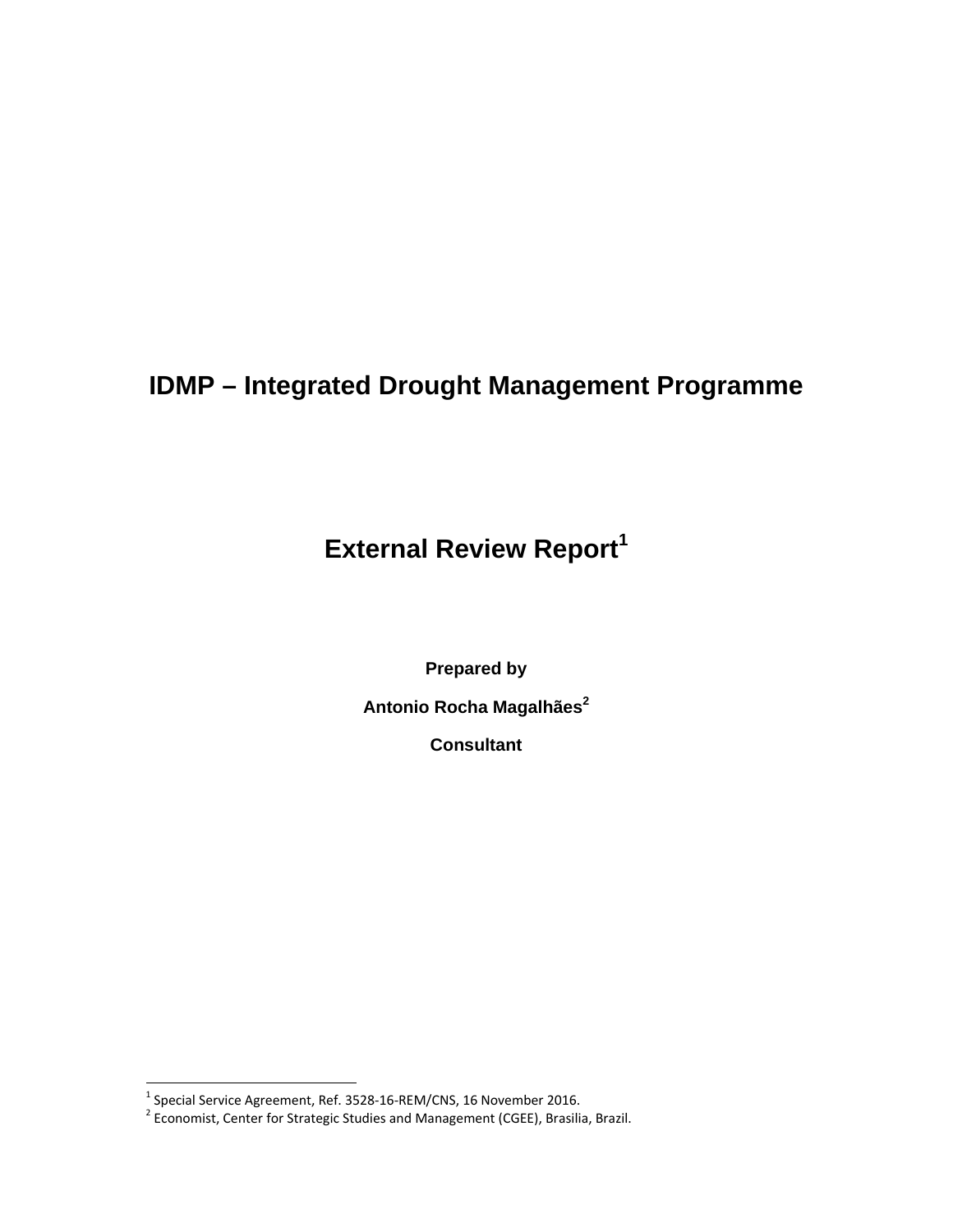## **OUTLINE**

|                                                                                                                                                                              | Page                                  |
|------------------------------------------------------------------------------------------------------------------------------------------------------------------------------|---------------------------------------|
| 1. Introduction                                                                                                                                                              | 3                                     |
|                                                                                                                                                                              | 3                                     |
| 2.1. IDMP Concept Note<br>2.2. IDMP Program Document 2013-2016<br>2.3. IDMP Operational Guidelines<br>2.4. IDMP Overview<br>2.5. Advisory Committee and Management Committee | 4<br>5<br>$\overline{7}$<br>7<br>8    |
|                                                                                                                                                                              | 8                                     |
|                                                                                                                                                                              | 9                                     |
| 4.1. Relevance<br><b>4.2. Effectiveness</b><br>4.3. Efficiency<br>4.4. Impacts<br>4.5. Sustainability<br>5. Recommendations                                                  | 9<br>14<br>15<br>16<br>18<br>19<br>24 |
| <b>ANNEXES</b>                                                                                                                                                               |                                       |
| Annex 1. List of IDMP Documents that were consulted                                                                                                                          | 26                                    |
| Annex 2. Questionnaire Submitted to selected interviewees                                                                                                                    | 27                                    |
| Annex 3. Comparison between the Program Document, the<br><b>Concept Note and Activity Reports</b>                                                                            | 30                                    |
|                                                                                                                                                                              |                                       |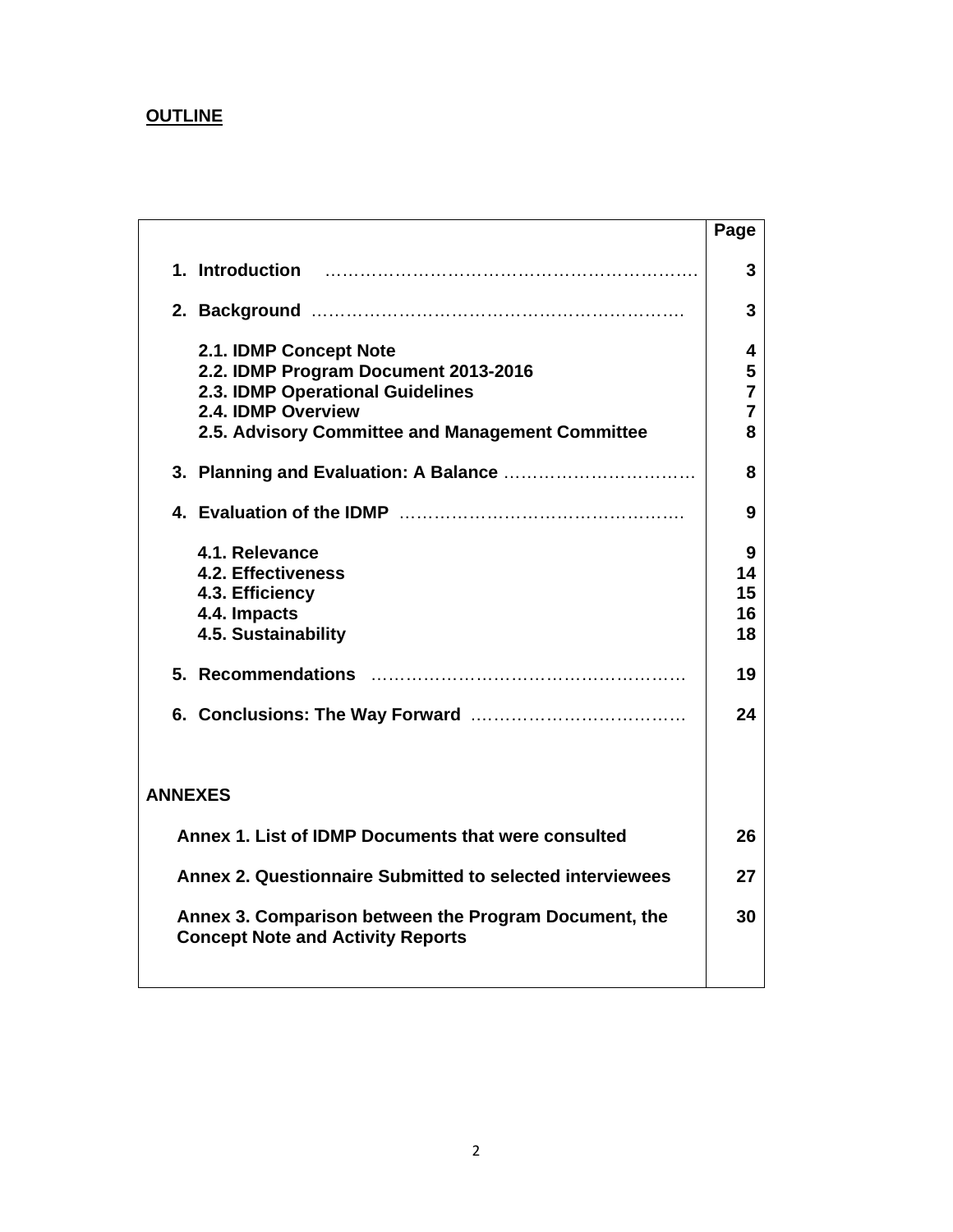#### **1. Introduction**

The Integrated Drought Management Programme (IDMP) was created by the World Meteorological Organization (WMO) and the Global Water Partnership (GWP). The IDMP was launched in Geneva, during the *High Level Meeting on National Drought Policies (HMNDP)* in March 2013,

The IDMP aims at supporting stakeholders, like regions and governments, with policy management guidance in order, for example, to develop proactive drought policies at the regional, national and local levels. In its 3.5 years of existence, the IDMP developed and implemented an ample work program that needs to be evaluated in order to provide lessons for its next phase.

According to the Terms of Reference for this task, this evaluation should do the following:

"(i) Based on the existing information, (inform) what are the ways that the IDMP can become more relevant, more effective, more efficient and achieve more significant impact that is sustainable considering the progress made since its launch in 2013.

(ii) Provide findings, conclusions and recommendations to the IDMP in order to draw lessons for future design and implementation".<sup>3</sup>

This review was based on a careful examination of IDMP documents, including workshop reports, a concept note, a programme document and activity reports, among others. A list of the documents that were consulted is included in Annex 1. This information was complemented with the interview to a number of IDMP stakeholders. Interviews were carried out through responses to an extensive questionnaire. The questionnaire is included in Annex 2. There were also a few telephone or skype interviews. In one case, a face-to-face interview was carried out.

It is important to note that while IDMP did develop independently from the Global Framework for Climate Services (GFCS), it does contribute to the GFCS objectives and outcomes. The GFCS Secretariat is also based at the WMO in Geneva, $4$  and this makes the relationship between the two very strong.

#### **2. Background**

In 2010, there was a consultation meeting on the "Proposed Integrated Drought Management Programme".<sup>5</sup> It was organized by the WMO and the Global Water Partnership (GWP) and was held in Geneva, in November 2010, with the participation of 23 organizations and 17 countries. Participants agreed that the proposal (of creating the IDMP) should proceed despite the challenges that were discussed in the meeting (see box 1 below). $^6$ 

<sup>&</sup>lt;sup>3</sup> Review of the WMO/GWP Integrated Drought Management Programme (IDMP).Terms of Reference. WMO/GWP, Geneva, 2016 (unpublished).

<sup>4</sup> GFCS‐Global Framework for Climate Services. Implementation Plan of the Global Framework for Climate Services. WMO, Geneva, 2014.<br><sup>5</sup> Consultation Meeting on the Proposed Integrated Drought Management Programme, WMO, Geneva, 15‐16

November 2010.<br><sup>6</sup> Consultation Meeting on the Proposed Integrated Drought Management Progreamme. Final Meeting Report.

WMO. Geneva, 2010.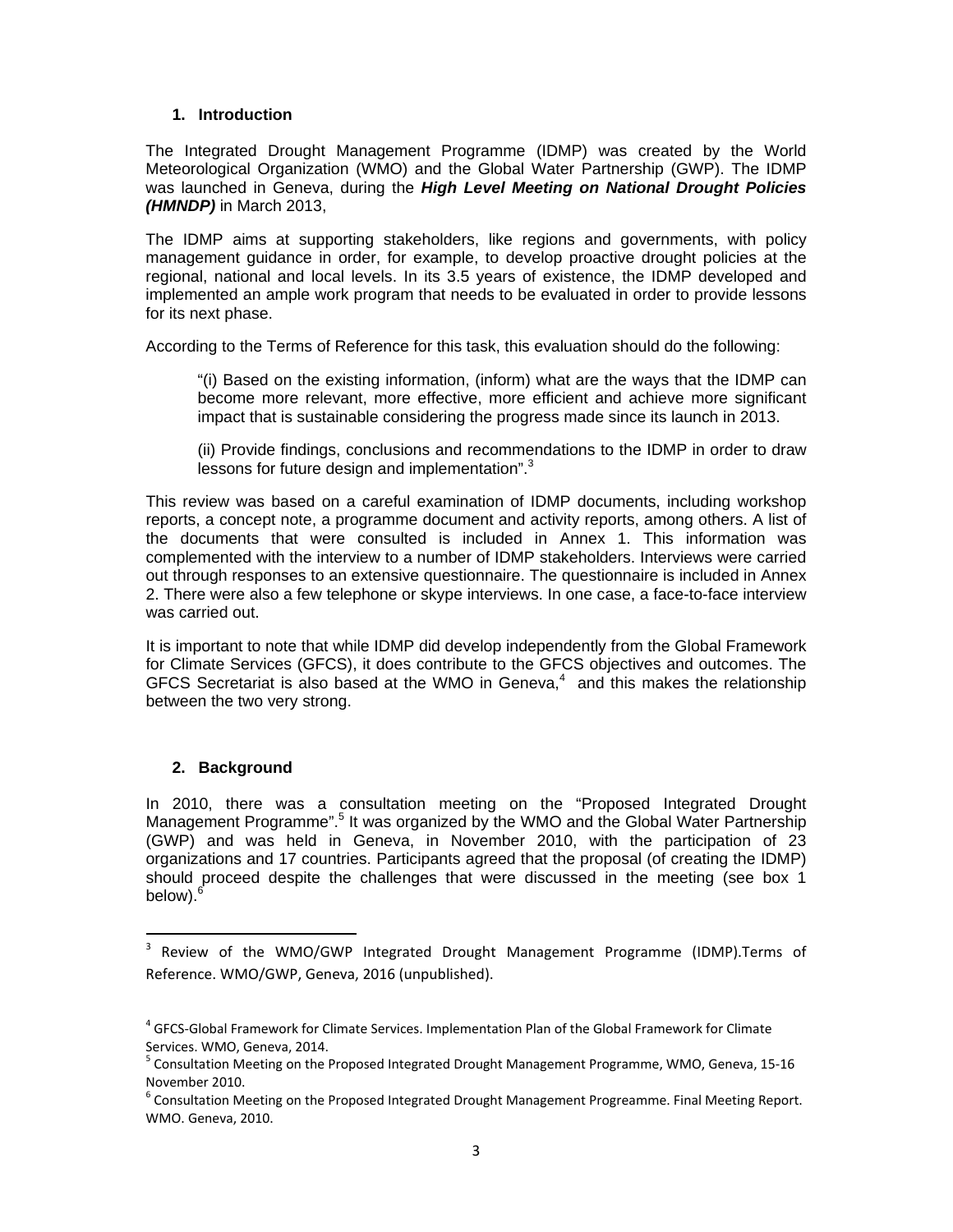#### **Box 1: Challenges to the Implementation of the IDMP**

In his presentation to the plenary of the meeting, Professor Don A. Wilhite, of the University of Nebraska, highlighted the following 10 challenges for the implementation of an effective drought policy:

- 1. Drought doesn´t get the respect of most other natural disasters (loss of life/nonstructural impacts)
- 2. Drought monitoring/early warning are complex
- 3. Drought predictability is low
- 4. Decision-support tools and delivery systems must be improved
- 5. Impacts are poorly understood and documented
- 6. Drought relief discourages risk-based management
- 7. Poor understanding of how societal changes affect vulnerability to droughts
- 8. Institutional inertia
- 9. Drought mitigation actions are less obvious
- 10. Political will for a drought policy is weak.

After the meeting, work continued on the preparation of a Concept Note of the IDMP, which was finally completed in 2011.

#### **2.1. IDMP Concept Note**

The Concept Note  $(CN)^7$  sets the stage for the creation of the IDMP, which occurred 2 years later in 2013. The CN defines the partners (working together and supporting the IDMP), the beneficiaries (government institutions and agencies responsible for drought management), spatial coverage (global and local), main approach (move from reactive to proactive) and services to be provided. In regard to the latter, the CN defines six areas: support for coordination; good practices; guidelines and methodologies; pilot projects to showcase best practices; drought risk awareness; and capacity building.<sup>8</sup>

The CN describes the objective of the IDMP in the following way<sup>9</sup>:

*"To support stakeholders at all levels by providing them with policy and management guidance through globally coordinated generation of scientific information and sharing best practices and knowledge for integrated drought management".* 

The drought policy should follow the principles of proactiveness (rather then reactiveness), vertical and horizontal integration, promoting and sharing knowledge and capacity building.

According to the CN, the IDMP would be implemented in two phases: an inception phase and an implementation phase. In the inception phase, 8 activities should be developed. In the implementation phase, these activities would be continued and 10 new activities would be added $10$ :

 $7$  WMO/GWP. Integrated Drought Management Programme. A Joint WMO-GWP Programme. Concept Note.

Geneva, November 2011.<br><sup>8</sup> Idem. See: Summary of the Programme. Services Provided, p. 3.<br><sup>9</sup> Idem, p. 9-10<br><sup>10</sup> Idem, p.10-11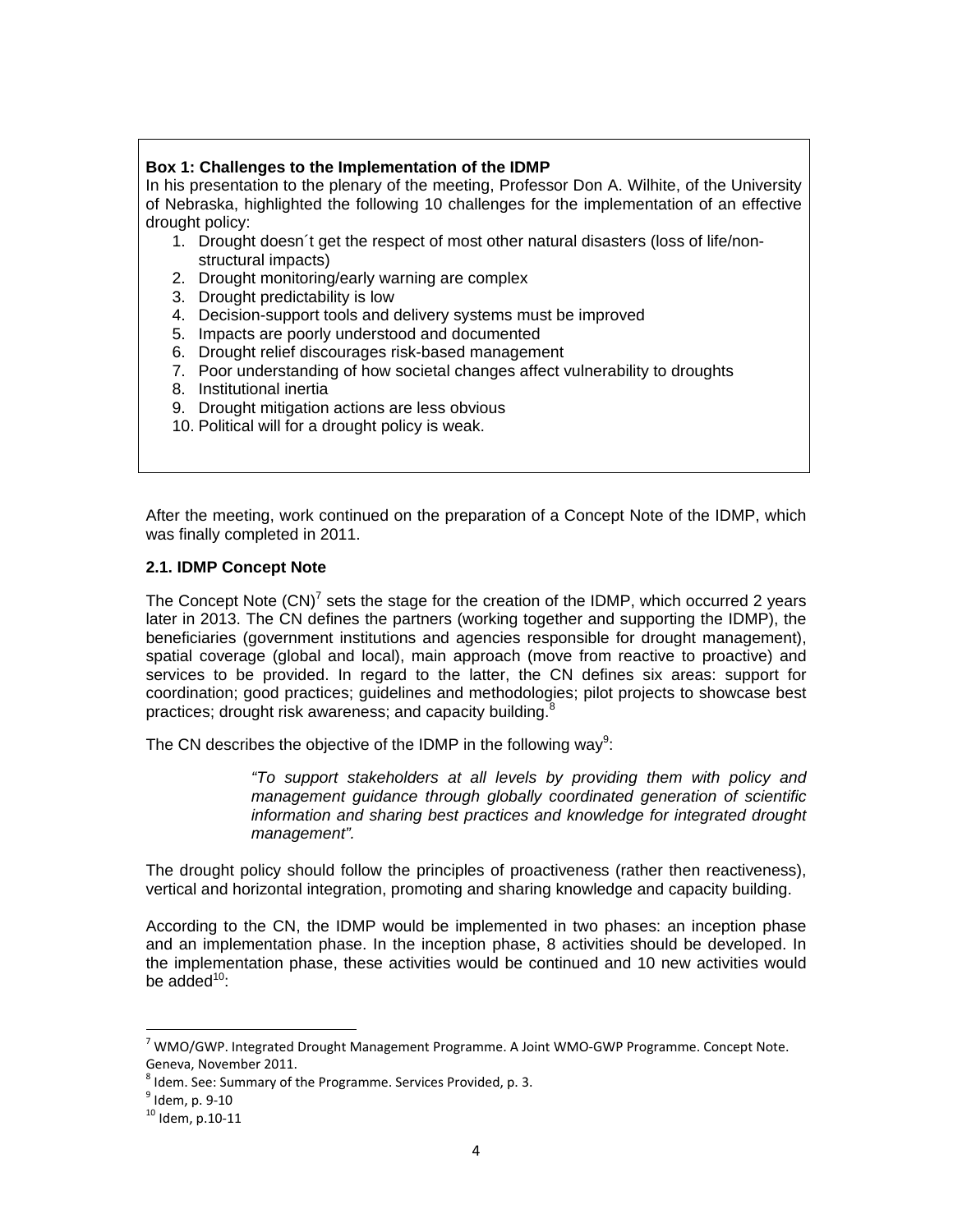The CN also defines a set of outputs and impacts that should result from the IDMP activities (see Tables 2 and 3). On management of the Programme, it should be done by a Technical Support Unit (TSU) within the WMO, following the model of the existing APFM – Associated Program on Flood Management<sup>11</sup>. As to the governance structure, the CN recommends a system that is also based on the APFM experience, with an Advisory Committee and a Management Committee that would meet annually.

#### **2.2. IDMP Program Document 2013-2016**

According to the Work Program 2013-16, the objective of the IDMP follows the  $CN^{12}$ :

"To support stakeholders at all levels by providing policy and management guidance and by sharing scientific information, knowledge and best practices for Integrated Drought Management"

The Work Program adopts the same principles stated in the CN and envisages a set of deliverables (or outputs) that are listed in the Program Document<sup>13</sup>. The Governance structure is established according to what was foreseen in the CN, with management bodies, a management committee, an advisory committee, a Technical Support Unit (TSU) & Partners. The Work Program included a Help Desk, Regional Activities and Global Activities.

The functions of the Help Desk, which is already a distinctive feature of the APFM that was repeated in the context of the IDMP, are  $14$ :

"(1) "Ask", a function where advice can be received from the IDMP TSU and its partners;

(2) "Find" where guidelines, tools and existing publications can be accessed;

(3) "Connect" a capacity to link with existing initiatives and find out where the IDMP is active."

The WP defines the main objectives for the period 2013-16 and groups the activities in 3 components and 4 work packages (see Table  $1$ )<sup>15</sup>:

<sup>&</sup>lt;sup>11</sup> Idem, p.13-15<br><sup>12</sup> Idem, p.4<br><sup>13</sup> Idem, p. 5<br><sup>14</sup> Idem, p.7<br><sup>15</sup> Idem, p. 7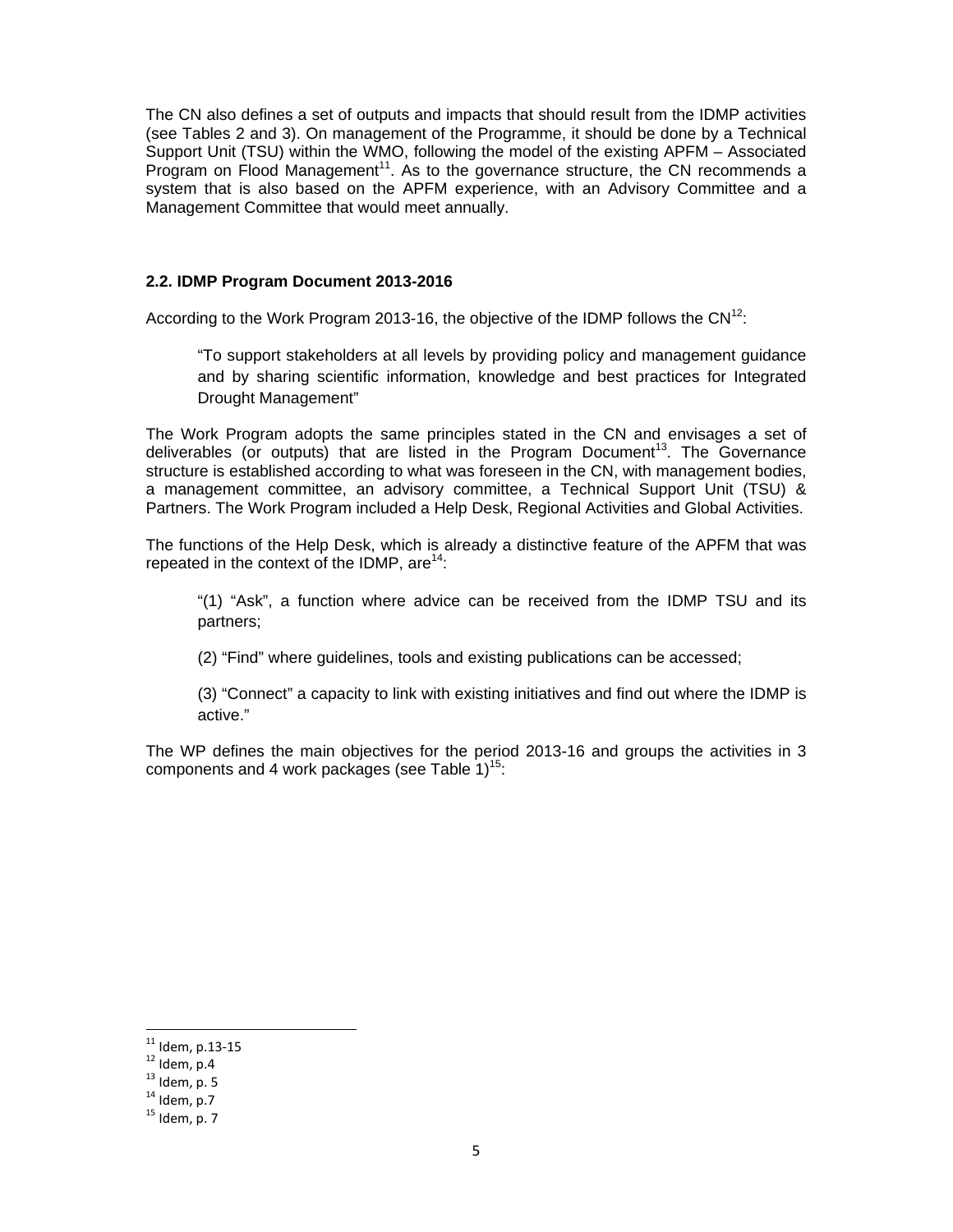## **Table 1: Components, Work Packages and Activities**

## **Component 1: Investments in regional and national development, and innovative drought management solutions**

| <b>Work Package</b>                                            | <b>Activities</b>                                                                                                                                                        |  |  |
|----------------------------------------------------------------|--------------------------------------------------------------------------------------------------------------------------------------------------------------------------|--|--|
| 1. National development, sector                                | National development, Sector Plans and investments:                                                                                                                      |  |  |
| plans and investments as well<br>as regional and transboundary | a) Development of national drought management<br>policy<br>guidelines                                                                                                    |  |  |
| cooperation                                                    | Support to Mexican government in the development of<br>b)                                                                                                                |  |  |
| a. Support national<br>organizations                           | integrated<br>drought<br>management<br>programme<br>PRONACOSE                                                                                                            |  |  |
| b. Support<br>organizations at all<br>levels                   | Support to the Turkish government in the development of<br>C)<br>integrated droughts management plans<br>Support to countries to develop national drought policies<br>d) |  |  |

## **Component 2: Knowledge and capacity development**

| <b>Work Package</b>        | <b>Activities</b>                                                                                            |
|----------------------------|--------------------------------------------------------------------------------------------------------------|
| 2. Capacity development    | e) Development of drought management capacity learning                                                       |
| For institutions and       | course and contribute to relevant initiatives upon request                                                   |
| stakeholders               | Support to UNW-DPC, FAO, UNCCD, WMO Regional<br>f)                                                           |
|                            | <b>Workshops on Drought Policies</b>                                                                         |
|                            | Technical support to existing drought management<br>g)                                                       |
|                            | activities                                                                                                   |
|                            | Support to IDMP West Africa (IDMP WAF)<br>h)                                                                 |
|                            | Support to IDMP Horn of Africa (IDMP HOA)<br>i)                                                              |
|                            | Support to Central America on integrated<br>drought<br>j)<br>management activities                           |
|                            | k) Support to South Asian drought management activities                                                      |
|                            | Support to IDMP Central and Eastern Europe (IDMP CEE)<br>$\vert$ )                                           |
|                            | m) Support to GWP regional water partnerships on integrated                                                  |
|                            | drought management activities                                                                                |
| 3. Knowledge and Awareness | Development of IDM framework document<br>n)                                                                  |
|                            | Development of IDMP website and Helpdesk<br>O)                                                               |
|                            | p) Follow up of the HMNDP, including the finalization of the                                                 |
|                            | Policy Document and Science Documents, HMNDP                                                                 |
|                            | detailed meeting report and HMNDP summary                                                                    |
|                            | q) Create and update IDMP promotional material                                                               |
|                            | Develop IDMP IDM library<br>r)                                                                               |
|                            | s) Reference publication on drought monitoring indices<br>Drought mapping tool, including case studies<br>t) |
|                            | u) Updating of current user manual and translation of                                                        |
|                            | standardized precipitation index (SPI)                                                                       |
|                            | v) Socioeconomic benefit analysis of integrated drought                                                      |
|                            | management                                                                                                   |
|                            | w) Awareness paper on drought communication and public                                                       |
|                            | participation in drought management                                                                          |
|                            | Collection of best practices; lessons learned on drought<br>X)                                               |
|                            | management                                                                                                   |
|                            | Early warning system tool and capacity building material<br>y)                                               |
|                            | Promote IDMP at various meetings and events<br>z)                                                            |
|                            |                                                                                                              |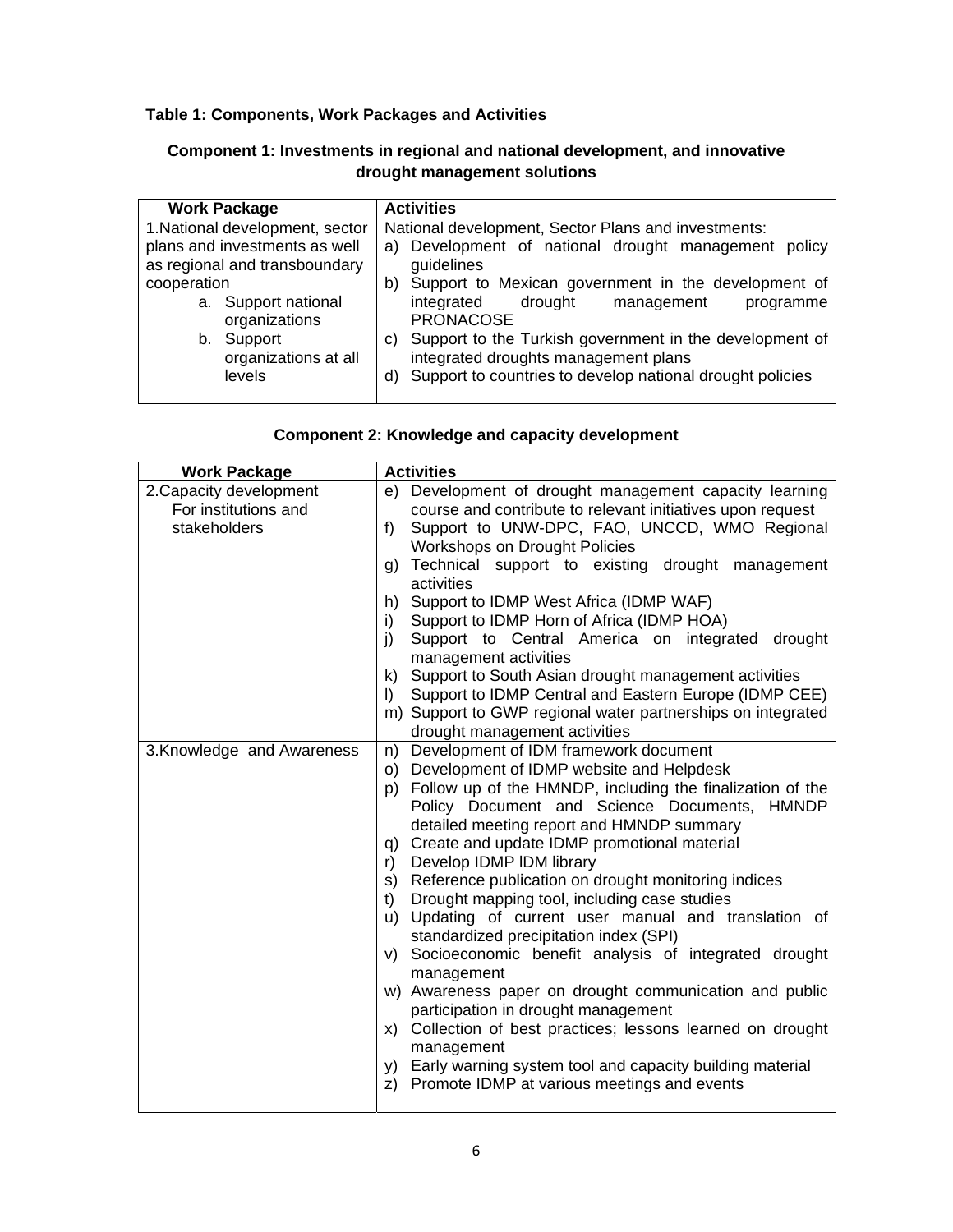| <u> JUNGHUL JI KI GIUDI JIIIN KIIM JAULAILINNIIILY</u> |     |  |                                                              |
|--------------------------------------------------------|-----|--|--------------------------------------------------------------|
| <b>Work Packages</b>                                   |     |  | <b>Activities</b>                                            |
| 4.Governance                                           | and |  | Fund   aa) Support of IDMP Advisory Committee and Management |
| raising                                                |     |  | <b>Committee Meetings</b>                                    |

bb) Operational support to IDMP (salary and travel)

cc) Support to Programme Development and Fundraising.

## **Component 3: Partnership and Sustainability**

#### **2.3. Operational Guidelines of the IDMP**

The Operational Guidelines of the IDMP<sup>16</sup> were delivered in August 2014 and revised in May 2016. The Operational Guidelines can be found on the IDMP website. The Operational Guidelines present a figure showing the bodies and main activities of the IDMP. This figure is shown below:

## **2.4. IDMP Overview**



Source: IDMP Operational Guidelines

<sup>&</sup>lt;sup>16</sup> IDMP. Operational Guidelines of the WMO/GWP Integrated Drought Management Programme (IDMP). May 2016.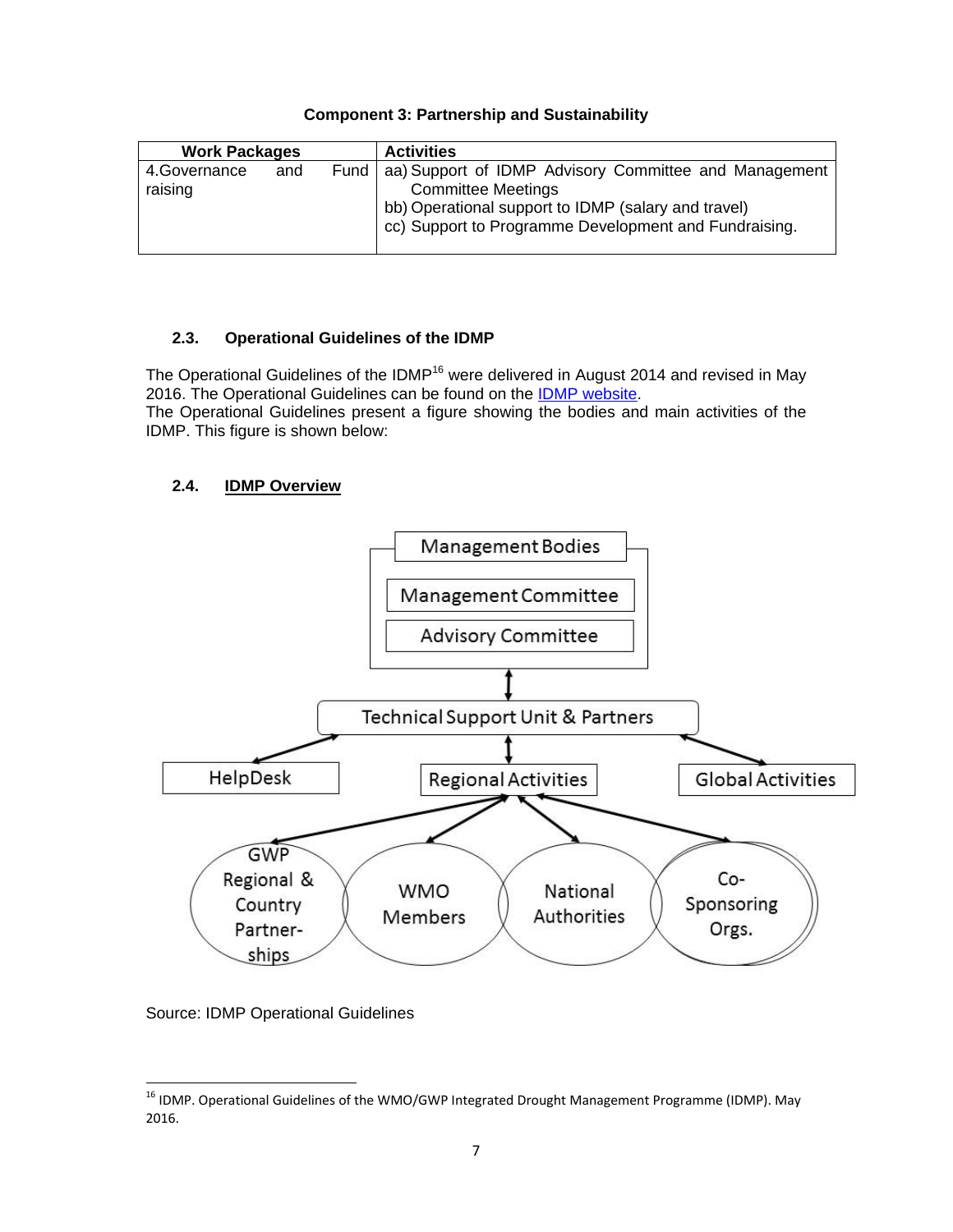#### **2.5. Advisory Committee and Management Committee**

The reports of activities (from 2013 on) and the plans of activities were presented each year to the Advisory Committee and to the Management Committee. The AC and MC met in 2013, 2014, 2015 and 2016. In particular, these meetings were based in the activity reports and approved the plans of activities for 2014-15, 2015-16 and 2016-17. A synthesis of the AC-MC meetings, including a matrix regarding the involvement of partners in the activities, for each work package, is included in reports of these meetings (Annex 1).

#### **3. Planning and Implementation: A Balance**

Based on the description above, we undertook an analysis of coherence between the planning (objectives and work program) and the implementation (activity reports and AC/MC reports) of the IDMP tasks. We reviewed carefully the IDMP Concept Note and the Work Programme, as well as the Activity reports and the reports of the AC/MC (Annex I).

We also interviewed a group of people who have been involved with the IDMP, in different circumstances, and who agreed to respond to a detailed questionnaire. In some cases, the interview was carried out via telephone or skype conference.

The following conclusions from the analysis are highlighted:

- 1. The Concept Note of the IDMP (2011) was carefully prepared by WMO and GWP, with the participation of other stakeholders, and defined all relevant issues necessary for its creation and implementation, including: objectives, activities to be undertaken, phases of implementation, envisaged outputs, expected impacts, management, partnerships, and governance structure.
- 2. The Work Program, or Programme Document, defined the activities to be developed in the period 2013-2016, according to the guidelines that were defined in the Concept Note.
- 3. A detailed analysis of the Programme Document shows it to be consistent with the Concept Note (See Annex 3).
- 4. The Activity Reports prepared so far show the activities that were actually developed since the IDMP became operational, in 2013. The Activity Reports were presented to and discussed in the annual meetings of the Advisory Committee and the Management Committee in 2014, 2015 and 2016.
- 5. In general, the actual activities were carried out coherently with what was planned in the Work Program. In other words, the IDMP performed consistently in regard to its objectives and activity planning. This conclusion comes out of the analysis of the IDMP documents referred to above and also from the opinion of the experts that were interviewed or that responded to the questionnaire that was sent to them (Annex 2).
- 6. The management established by the IDMP followed the determinations that were part of the Concept Note and of the Work Programme, with the Technical Support Unit (TSU) inspired by the similar WMO/GWP Associated Programme on Flood Management (APFM) already existing to deal with floods.
- 7. The governance structure was also based on the APFM experience, with an Advisory Committee (AC) and a Management Committee (MC).
- 8. Both the TSU and the AC and MC were implemented as planned and are fully operational. The AC and the MC held regular meetings in 2014, 2015, 2016, besides a meeting of the Ad Hoc Management Committee and of the Advisory Committee in 2013.
- 9. Overall, the IDMP was established as planned, in regard to its management and governance structure, and performed coherently as initially foreseen. It developed and impressive work program that included global, regional and national activities that are described in the activity reports that are summarized in Annex 3.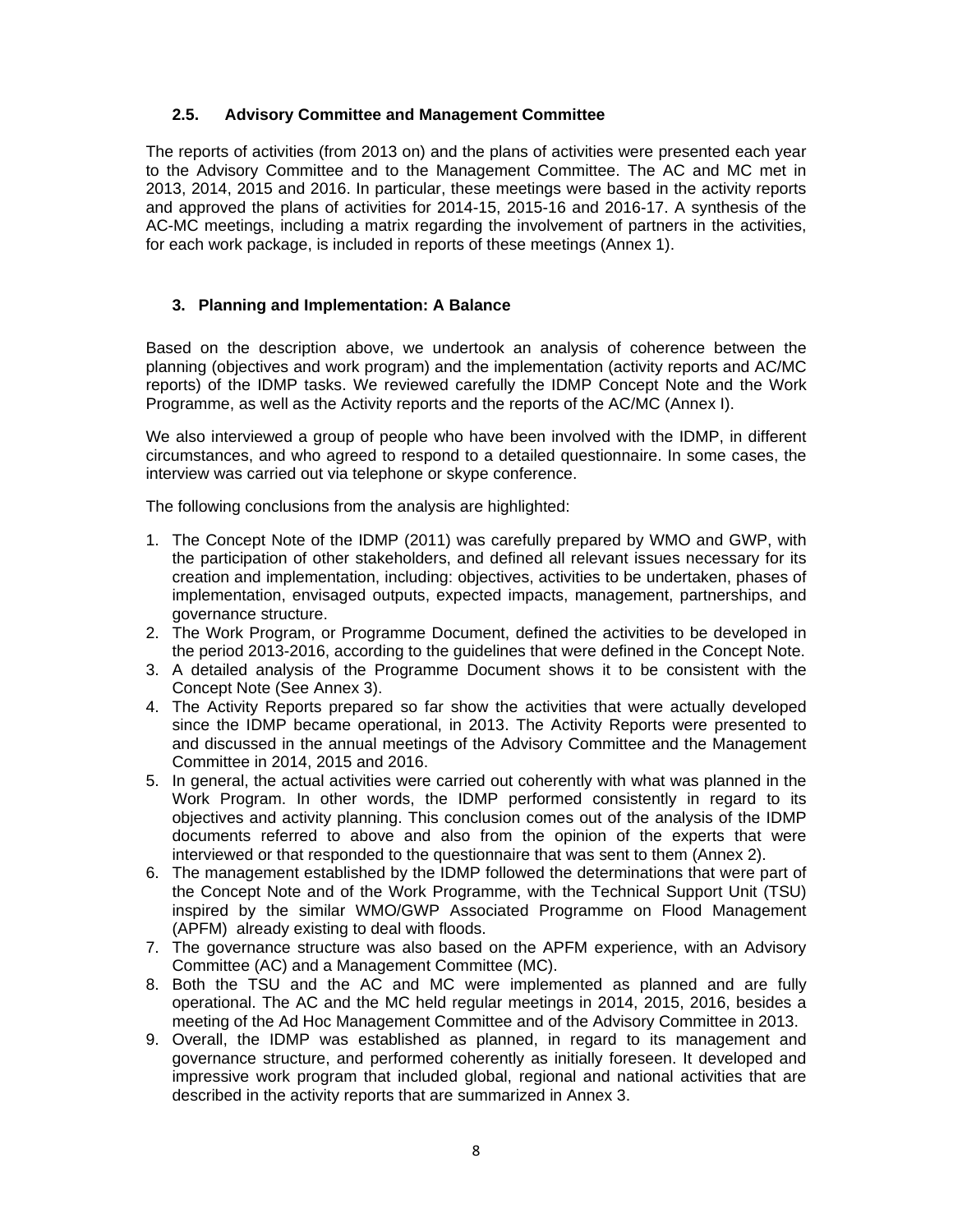#### **4. Evaluation of the IDMP**

This section assesses if the activities performed by the IDMP were consistent with the principles of relevance, effectiveness, efficiency, impact and sustainability. In this regard, the evaluation methodology created by the OECD is followed.<sup>17</sup> This section is based on the analysis of main documents of the IDMP, on the responses to questionnaires that were sent to several stakeholders and on interviews with key stakeholders.

#### **4.1. Relevance of IDMP**

In its 3.5 initial years, IDMP has performed an extensive work program, described in Tables 3 and 4 in this report. We have seen that the Work Programme was consistent with the Concept Note that gave rise to the IDMP. The CN was finalized in 2011, after many months of work and discussions, including a workshop that was held in 2010 in Geneva with key stakeholders.<sup>18</sup>

The question that remains was: was it relevant? How important was the work performed by the IDMP vis-a-vis the needs of the countries that are members to WMO and the need to face the problem of drought in different parts of the world?

The answer to these questions is yes, IDMP has performed actions that are relevant from the point of view of the stakeholders and the dimensions of the drought problem that is faced by many countries in the world. This conclusion came out of the analysis of documents and of interviews with stakeholders, both phone and written interviews.

In the first place, there is consistency with the deliberations held by the **High Level Meeting on National Drought Policies**, that was held in March 2013 in Geneva with the participation of relevant stakeholders from 87 countries and many international organizations.<sup>19</sup> The IDMP work program responds to recommendations held in the HMNDP Declaration and its policy and scientific documents.

The Terms of Reference for this evaluation pose a few questions which are commented below.

1. To what extent are the objectives of the IDMP, as per its concept paper, still valid?

#### **Table 2 – Comments on the Objectives of the IDMP**

| <b>Objectives as in Concept Paper</b>                                                                                                                                        | <b>Comments</b>                                                                      |
|------------------------------------------------------------------------------------------------------------------------------------------------------------------------------|--------------------------------------------------------------------------------------|
| Overall objective: To support stakeholders at<br>all levels by providing them with policy and                                                                                | The overall objective is still valid                                                 |
| management guidance through globally<br>coordinated generation of scientific<br>information and sharing best practices and<br>knowledge for integrated drought<br>management | This objective guided the work<br>program. The activities are<br>consistent with it. |

<sup>&</sup>lt;sup>17</sup> See, for instance: Austrian Development Cooperation: Guidelines for Project and Programme Evaluations. Final Draft, July 2009. Vienna, Austria.<br><sup>18</sup> WMO/GWP. Consultation Meeting on the Integrated Drought Development Programme. Geneva,

Switzerland, 15-16 November 2010.<br><sup>19</sup> See, for instance: Sivakumar, Manava. Robert Stefansky, Mohammed Bazza, Sergio Zelaya, Donald Wilhite, Antonio Rocha Magalhães. High Level Meeting on National Drought Policies: Summary and Major Outcomes. Weather and Climate Extremes, Vol. 3, June 2014, p. 126‐132.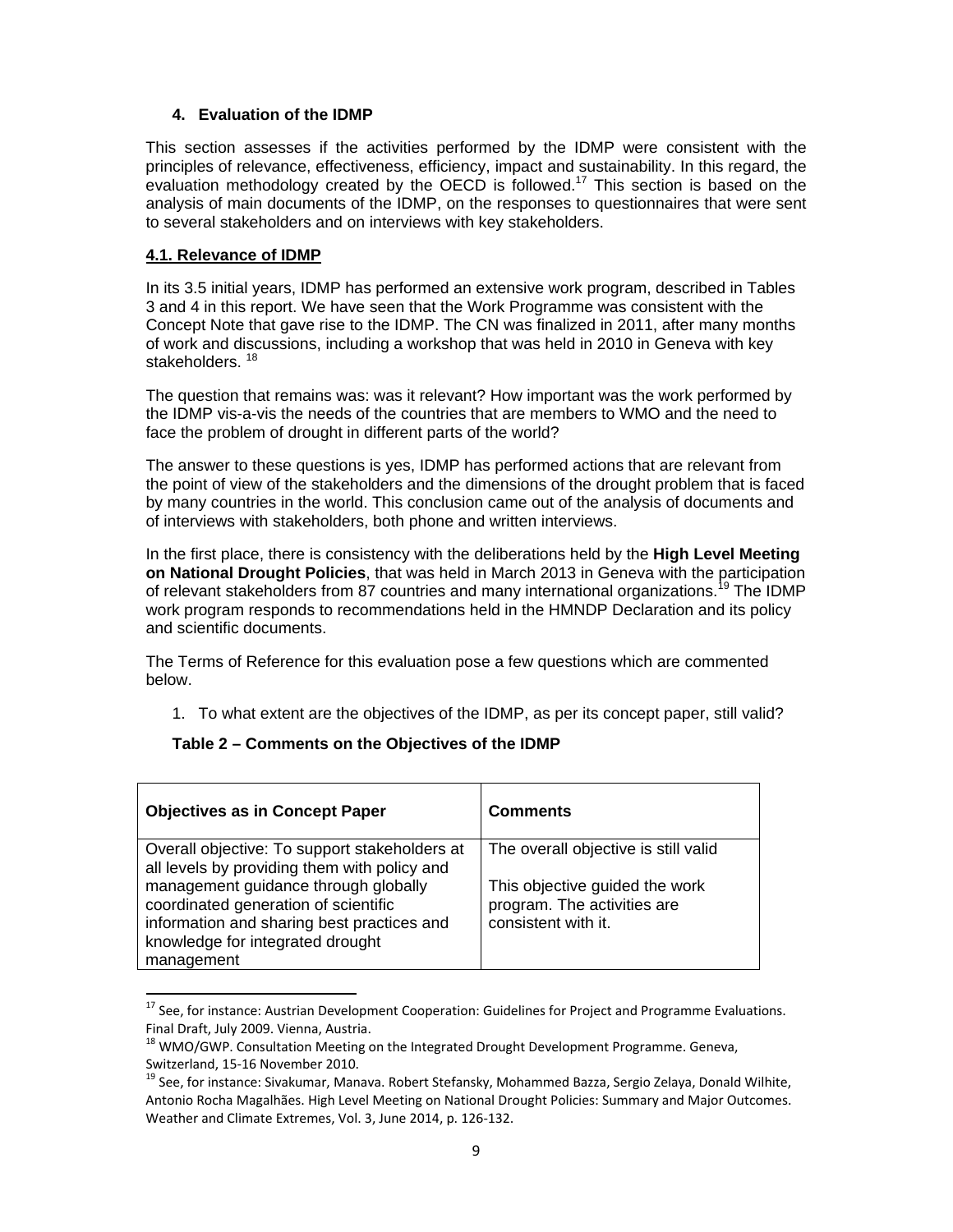| Contribute to the global coordination of<br>drought-related efforts:<br>Better scientific understanding<br>$\bullet$<br>Improved knowledge base<br>Drought risk assessment, monitoring,<br>$\bullet$<br>prediction, early warning<br>Policy and planning for drought<br>$\bullet$<br>preparedness<br>Drought risk reduction and response | Still valid. There is still a need to<br>further pursue these objectives.<br>An analysis of the activities reports<br>reveals that there was progress in<br>regard to all these objectives.<br>However, as the drought problem<br>will continue and probably get more<br>severe, there is a need for<br>continuous work in pursuing these<br>objectives.<br>In regard to the last topic (drought<br>risk reduction and response), it is<br>probably early to respond, but it is<br>expected that the activities - if they<br>continue and are strengthened - will<br>lead to it. |
|------------------------------------------------------------------------------------------------------------------------------------------------------------------------------------------------------------------------------------------------------------------------------------------------------------------------------------------|----------------------------------------------------------------------------------------------------------------------------------------------------------------------------------------------------------------------------------------------------------------------------------------------------------------------------------------------------------------------------------------------------------------------------------------------------------------------------------------------------------------------------------------------------------------------------------|
| Key principles<br>From reactive to proactive<br>Vertical and horizontal integration<br>Evolution and sharing of knowledge<br>base<br>Capacity building                                                                                                                                                                                   | These principles continue to be<br>valid.<br>The proposed strategy responds to<br>the need to be proactive instead of<br>reactive and looks for horizontal and<br>vertical integration. There has been<br>an effort to expand the knowledge<br>base. Several activities of capacity<br>building were held in different parts<br>of the world.                                                                                                                                                                                                                                    |
| Emphasis on Governments working with<br>stakeholders to cope with drought situations                                                                                                                                                                                                                                                     | The activities of the IDMP were<br>mostly held with governments and<br>their stakeholders                                                                                                                                                                                                                                                                                                                                                                                                                                                                                        |

2. Are the activities and outputs of the IDMP consistent with the overall goal and the attainment of its objectives?

Yes, an analysis of the activities and outputs of the IDMP shows them to be consistent with the overall goal and the attainment of its objectives (see table 3 below). One of the stakeholders that was interviewed for this evaluation mentioned that "the initiative promoted last year to draft countries case studies using the IDMP guidelines (IDMP Case Study Guidelines) and the drought indicators just published are very helpful". Another stakeholder mentioned that "the projects implemented by the IDMP are consistent with the programme document … and the regional projects have been quite valuable in obtaining the objectives of the IDMP.".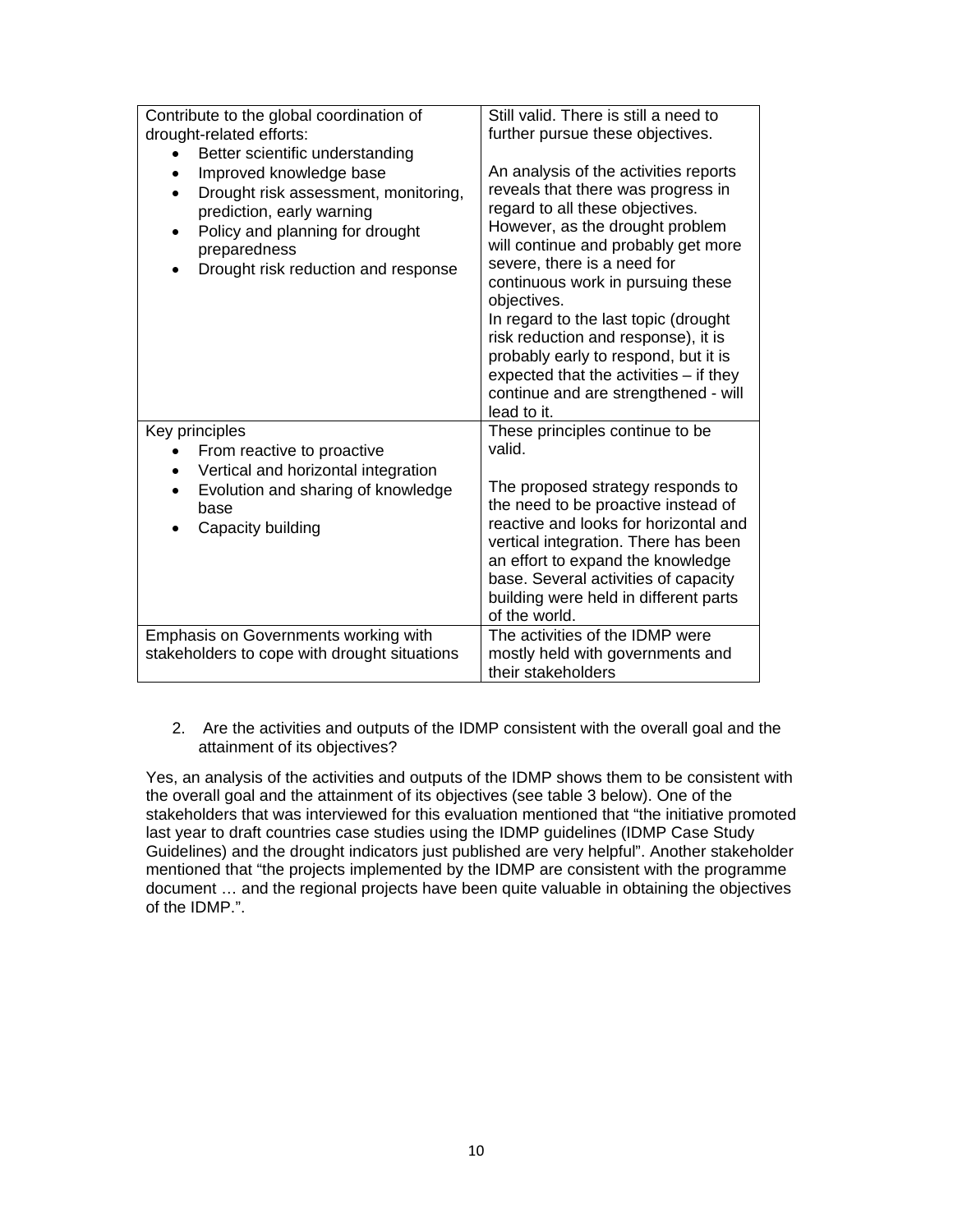| <b>Activities</b>                                               | Link to goals                                                                                                                                                                                                                                                                                                                                                |
|-----------------------------------------------------------------|--------------------------------------------------------------------------------------------------------------------------------------------------------------------------------------------------------------------------------------------------------------------------------------------------------------------------------------------------------------|
| Development of Governance<br><b>Structure</b>                   | The governance structure created for the IDMP<br>can lead to the attainment of its objectives. It<br>consists of an Advisory Committee (AC) and a<br>Management Committee (MC), which meet once<br>a year to assess the implementation of the<br>activities and to make recommendations in<br>regard to the following period.                                |
| <b>Cooperation with Partners</b>                                | The work program of the IDMP is accomplished<br>basically with the cooperation of partners. The<br>IDMP has developed an extensive list of<br>partners who work together, especially in regard<br>to the regional activities in Central and Eastern<br>Europe, the Horn of Africa, West Africa and<br>other regions.                                         |
| <b>IDM Publications</b>                                         | Several publications were prepared. The<br>publications are available at the IDMP webpage.<br>Over the past two years, IDMP has published<br>the "National Drought Management Policy<br>Guidelines - A Template for Action" and the<br>"Handbook of Drought Indicators and Indices".<br>IDMP has developed its website with a drought<br>management library. |
| <b>IDMP Regional Initiatives</b>                                | Regional initiatives were developed and<br>continue to be developed as part of the IDMP<br>work program: Central and Eastern Europe,<br>Horn of Africa, West Africa, South Asia Drought<br>Monitor, Central America, South America.                                                                                                                          |
| <b>IDMP National Initiatives</b>                                | Support to Integrated Drought Management<br>Program (Pronacose) in Mexico; support to<br>Turkish Government.                                                                                                                                                                                                                                                 |
| <b>Capacity Development</b>                                     | Capacity development initiatives were a key part<br>of the IDMP program developed so far.<br>Contributions to UNW-DPC, WMO, FAO,<br>UNCCD, UNCBD Regional Workshop on<br>Capacity Development to support NDMP.<br>Collaboration on Cap-Net Drought Training<br>Course and WACDEP Capacity Development.                                                       |
| <b>Help Desk</b>                                                | Help Desk available. The IDM HelpDesk was<br>planned following the model of the APFM<br>HelpDesk. Find and Connect Functions are<br>working. ASK Function will be working soon.                                                                                                                                                                              |
| <b>Communication Strategy</b><br><b>International Processes</b> | A communication strategy was prepared.<br>The IDMP contributed to several international<br>processes through active participation in several<br>events. WMO Comission for Agricultural<br>Meteorology (CAgM. WMO Executive Council.<br>5 <sup>th</sup> Africa Water Week. Prep Process for WC on<br>DRR, UNFCCC COP21.                                       |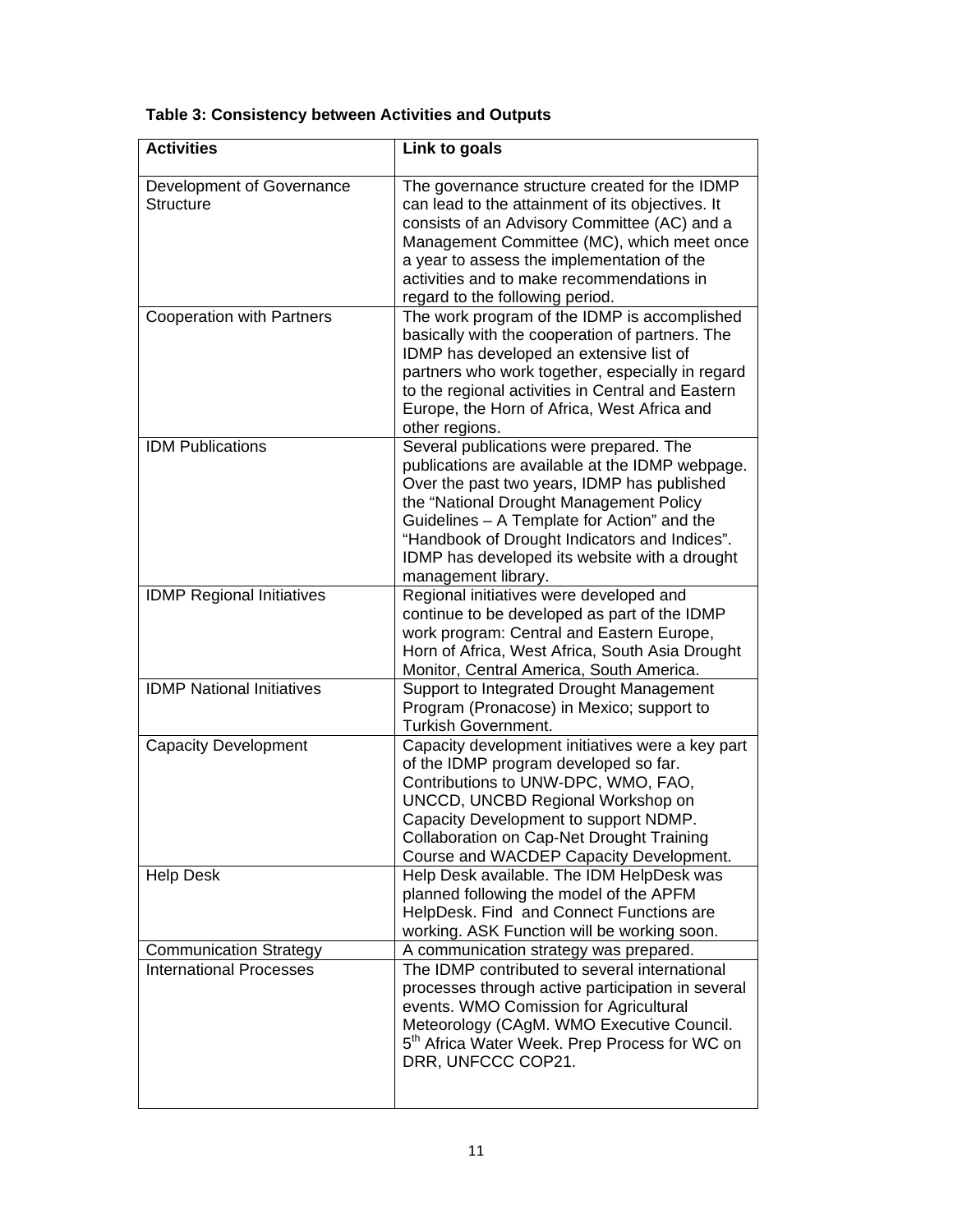| <b>Financial Support</b>   | Financial reports were presented annually to the<br>AC/MC. Financial support, however, seems to<br>have been and to continue to be a shortcoming<br>for the functioning of the IDMP. Most financing<br>has come so far from the GWP and the WMO,<br>Environment Canada, Danida, DfID, Spanish<br>Government, IWMI. There is an urgent need to<br>increase the participation of partners in the<br>financing of the IDMP activities. |
|----------------------------|-------------------------------------------------------------------------------------------------------------------------------------------------------------------------------------------------------------------------------------------------------------------------------------------------------------------------------------------------------------------------------------------------------------------------------------|
| <b>Regional Activities</b> | Regional activities continued to be implemented<br>in the second IDMP activity period: Central and<br>Eastern Europe, Horn of Africa, West Africa,<br>Central America, South America,                                                                                                                                                                                                                                               |

3. Are the activities and outputs of the programme consistent with the intended impacts and effects?

Expected impacts are listed in the Concept Paper. It is still early to determine if the IDMP activities have led to some expected impacts. Some of the experts who responded to this question in the questionnaire are of the opinion that IDMP activities will lead to these impacts.

For instance, if in a certain place the risk of drought impacts is reduced because of the workings of a proactive drought policy, then poor people will be better protected. This is so because the poor are more vulnerable to drought crises and they are usually more heavily impacted when a drought hits.

There is thus a potential for poverty alleviation if an appropriate drought policy is put into practice, in two ways: first, if vulnerability of the poor is reduced, the impact on them will be smaller; second, during a drought episode, there will be adequate relief actions that support the poor in the first place.

The same kind of reasoning can be made in regard to other expected impacts (for instance: increased economic resilience, more effective drought policy institutions, more participation in drought policy).

An analysis of activities and outputs shows that they are consistent with the expected impacts and outputs (table 4 below).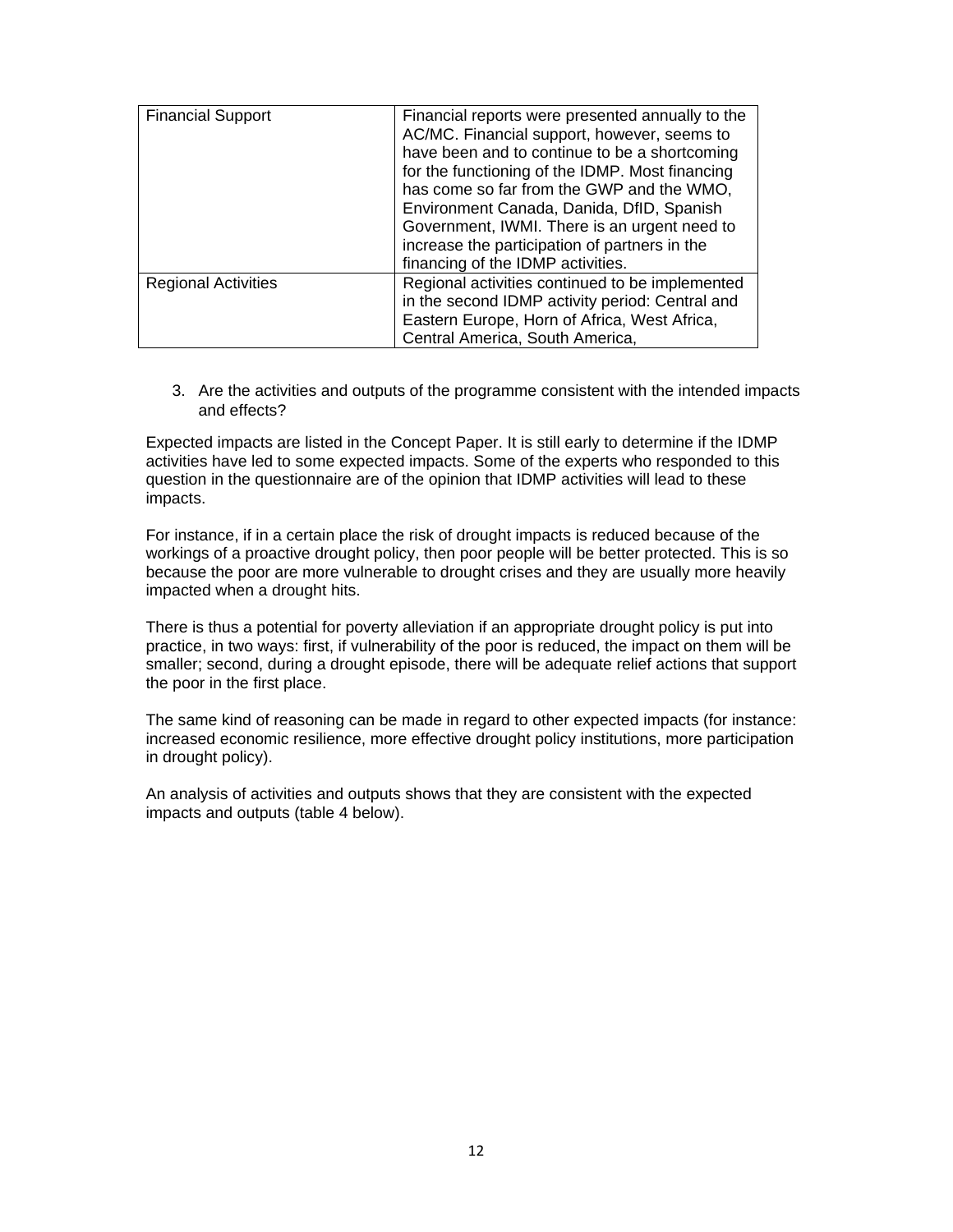| Table 4: Activities, Outputs, and Links to Impacts |  |  |  |  |  |
|----------------------------------------------------|--|--|--|--|--|
|----------------------------------------------------|--|--|--|--|--|

| <b>Activities</b>                                         | <b>Outputs</b>                                        | <b>Link to intended</b>                |
|-----------------------------------------------------------|-------------------------------------------------------|----------------------------------------|
|                                                           |                                                       | <b>Impact</b>                          |
| (a) Close consultations with                              | i. Compilation of                                     |                                        |
| relevant intergovernmental and                            | information and                                       | • Potential for poverty                |
| non-governmental organizations                            | knowledge on past                                     | alleviation (d-n)(ii-viii);            |
| through an inception workshop.                            | droughts, their impacts                               | • Increased resilience                 |
| (b) Identification of potential                           | and practices in                                      | $(d-n)(ii-viii);$                      |
| partners                                                  | drought planning and                                  | • A multi-disciplinary                 |
| (c) An enquiry on past droughts                           | management (a-c);                                     | approach to drought                    |
| and drought-related disasters,                            | ii. Inception of pilot                                | management (d-g)(vi-                   |
| (d) Review and assessment of                              | projects and                                          | viii);                                 |
| services provided by drought<br>monitoring and prediction | coordination of regional<br>and national projects (f- | • Improved information<br>$(a-e)(i)$   |
| centres.                                                  | b-e);                                                 | • Coordination and                     |
| (e) Regional dialogues                                    |                                                       | scientific back-up to                  |
| (f) Development of concept of                             | iii. Mechanism for                                    | regional drought                       |
| demonstration projects                                    | stakeholder buy-in and                                | management (c-e) (iv-                  |
| (g) Integrated approach to                                | establishment of                                      | viii);                                 |
| drought management                                        | regional drought                                      | • Effective use of                     |
| (h) Facilitating the development                          | management and                                        | information (k,f,l)(iii-viii)          |
| of regional activities                                    | preparedness networks                                 | • Cross-fertilization of               |
| (i) Pilot demonstration projects                          | $(a, b, e, h, l, l)$ ;                                | ideas and experience                   |
| (j) Efforts will be made to obtain                        | iv. Protocols for                                     | $(e, h, l)$ $(l, v-vii)$ ;             |
| funding                                                   | standards for data, data                              | • Enhanced potential for               |
| (k) Experience with drought                               | products and decision-                                | improved coordination                  |
| planning and management in                                | support tools, including                              | of international                       |
| each region will be collected<br>(I) Resource centre with | the use of GIS mapping<br>methods in support of       | assistance (g,h,l)(iv, v,<br>vi-viii); |
| HelpDesk.                                                 | drought early warning,                                | • Broader Stakeholder                  |
| (m) Link with the IWRM                                    | information delivery                                  | participation and buy-in               |
| information community and the                             | and risk management                                   | $(a,b)$ (iii);                         |
| <b>GWP ToolBox</b>                                        | systems (f,g,i);                                      | • Increased capacities                 |
| (n) The resource centre as a                              | v. Provision of technical                             | in countries (h,k,l,n)(vii-            |
| focus for international                                   | as well as managerial                                 | viii);                                 |
| coordination and assistance to                            | and institutional                                     | • Coordinated building                 |
| drought prone communities                                 | guidance (g,h)                                        | and development of                     |
|                                                           | vi. Support regional and                              | drought management                     |
|                                                           | national efforts in                                   | institutions at global,                |
|                                                           | drought risk awareness                                | regional and national                  |
|                                                           | $(f-n)$                                               | level (l,n)(v)                         |
|                                                           | vii. Establishment of a                               |                                        |
|                                                           | Drought HelpDesk (I,n)                                |                                        |
|                                                           | viii. Development of                                  |                                        |
|                                                           | guidelines for national                               |                                        |
|                                                           | drought policies (g)                                  |                                        |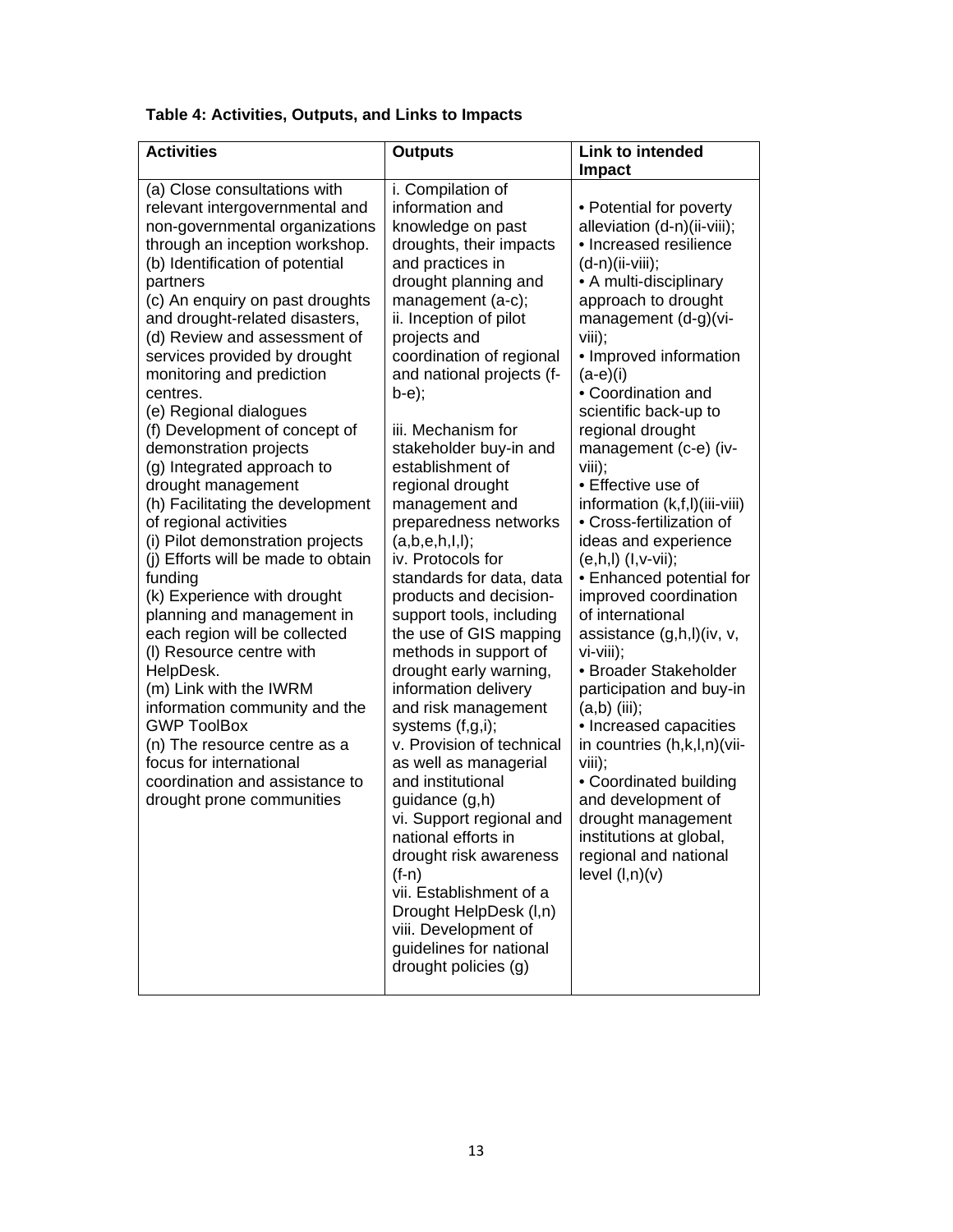4. How can the IDMP be made more relevant?

In this section, we concluded that the IDMP is relevant. Its work programme and hence its activities are responsive to real needs in regard to supporting regions and countries in developing and implementing proactive drought policies. How could it be made more relevant?

IDMP should continue doing what it is doing but should count on more resources (human and financial) to increase and strengthen its activities. IDMP needs to do more, and better, of the same. To further elaborate, this means that the IDMP must improve the quality of what it is already doing, and increase the quantity of sub-programs. In order to achieve this, more resources and more participation will be needed.

#### **4.2. Effectiveness of the IDMP**

The analysis of effectiveness of the IDMP looks for answering the following question: "to what extent are the objectives of the Programme achieved or likely to be achieved?

The main objective of the programme is:

"*To support stakeholders at all levels by providing them with policy and management guidance through globally coordinated generation of scientific information and sharing best practices and knowledge for integrated drought management".*

It is still early to know if the Programme is being effective or not, because it takes time for it to render its results. However, the data that are available so far as well as the opinion of the interviewees show that the response should be yes. The Programme has been effective in developing an integrated strategy for drought management and in dialoguing with stakeholders in countries and get them involved in different projects in Europe, Africa, Asia and Latin America.

An assessment of the Work Programme and of the Activities performed so far show them to be coherent with the general objective: support to stakeholders (activities are performed together with stakeholders responding to their needs); providing guidance on integrated drought management (scientific information, best practices and knowledge were embedded in the publications and in the capacity building activities and were present in regional and national initiatives).

In addition, the analysis also tried to identify the major factors that influence the achievement or non-achievement of the objectives. The factors that favor the achievement of the objectives are basically the ones linked to the existence of a consistent strategy for building an integrated drought policy. For instance, one of the interviwees mentioned that, in his opinion, the following factors influence the achievement of the project objectives:

- Stakeholder involvement in the project interventions
- Sensitization leading to increased awareness.
- Adequate communication to the stakeholders
- Financial resources being received in time to support the activities
- Acceptance of the project by the stakeholders.

Another interviewee raised the issue of establishing partnerships with other drought related initiatives.

The IDMP started its activities with a consistent proposal that was built by experts and practitioners and was validated in the HMNDP in 2013. Also the existence of a small but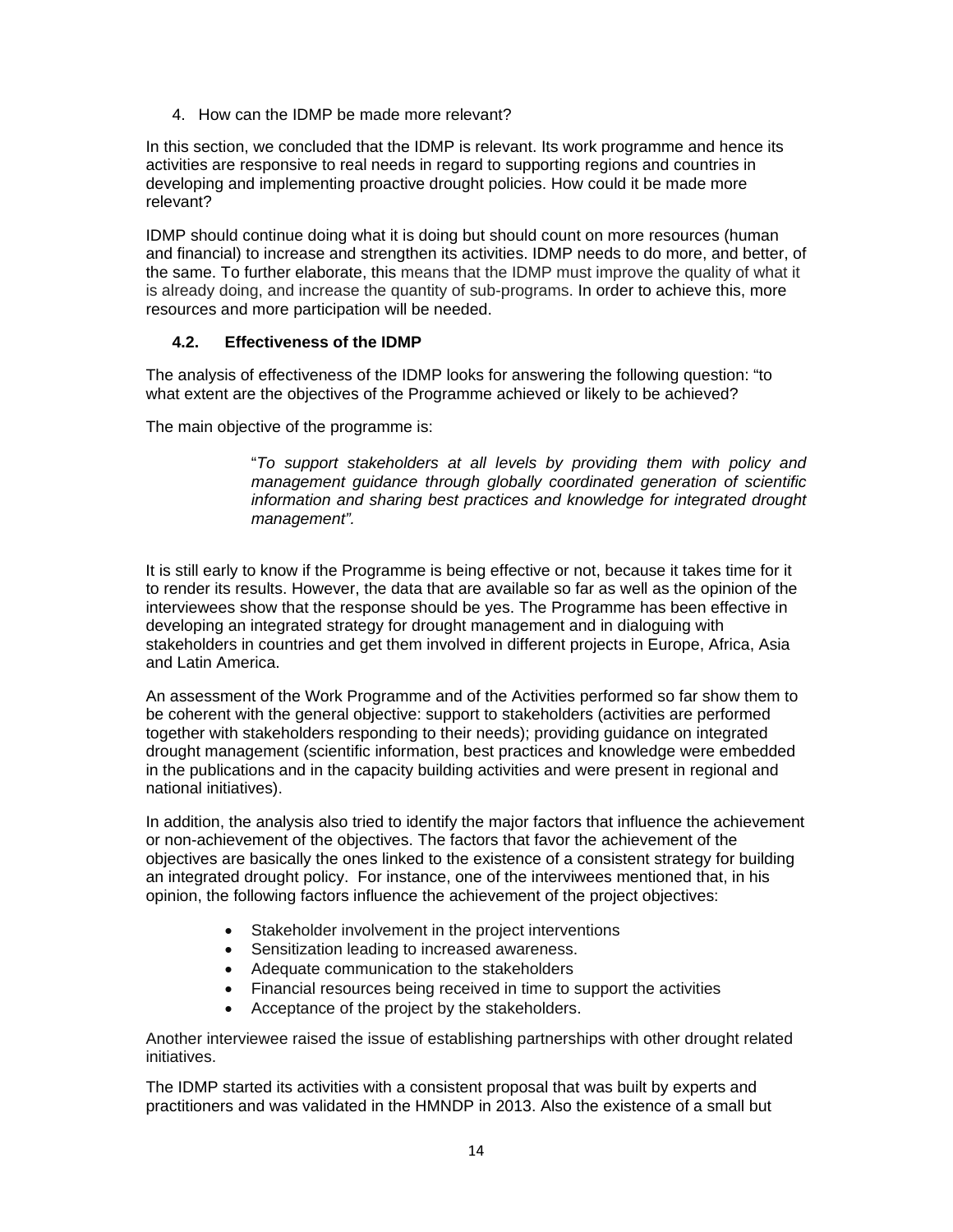capacitated team and of institutional support of organizations like the WMO, the GWP and other partners are crucial for the IDMP to accomplish its objectives.

On the other hand, the factors that favor the non-achievement of the objectives are linked to the scarcity of human and financial resources that would allow a more ambitious work program that could be implemented in a faster way. For instance, as one interviewee mentioned, currently all staff are part-time and have several other responsibilities, and this is a serious constraint for the IDMP to reach its objectives. Other constraints that were raised by another interviewee were: difficulty to get consistent drought data; b) low collaboration of countries and governmental institutions; c) lack of more partners (including its recognition by other UN agencies); d) lack of a regular evaluation to check progress and areas of improvements.

And finally, what could be done to make the IDMP more effective.

The important thing here is to overcome the problem of financial resources constraints in order to enhance the work program and reach out to more countries.

#### **4.3. Efficiency of IDMP**

In this part of the work, an analysis of the efficiency of the IDMP will be provided, in order to find out if the implementation of the program was done in the most efficient way. According the Terms of Reference, we will try to get answers for the following two questions:

- a) Was the work programme implementation carried out in a cost-efficient manner?
- b) Was the work programme an efficient way of translating the strategy operationally compared to alternative approaches?

In addition to these two questions, how can the IDMP become more efficient?

In regard to the first question, the analysis shows that the work program of the IDMP was implemented in a cost-efficient way. The activities were carried out by the TSU, which was kept very light. In fact, the size of the TSU should be increased in order to improve its capacity to execute the work program. The activities were implemented with the collaboration of partners in different parts of the world. This strategy of working in partnership was crucial to increase the capacity of the IDMP of implementing its activities under constraint of financial and human resources.

In order to address the second question, it is necessary to consider possible alternative approaches. For instance, the work program could have been implemented directly by the TSU, either hiring a higher number of officials or maximizing the use of consultants. In both cases, the costs to the IDMP would certainly have been higher.

Recommendations to make the IDMP more efficient.

The main recommendation in regard to efficiency is for the IDMP to continue working with partners. In fact, one of the interviewees suggested that "cost-efficiency could be improved by better partnering with other related initiatives in commonly raising awareness and disseminating knowledge".

As to the TSU, though being kept light, it needs to be strengthened to be able to increase its presence in each of the activities and also increase the number of activities.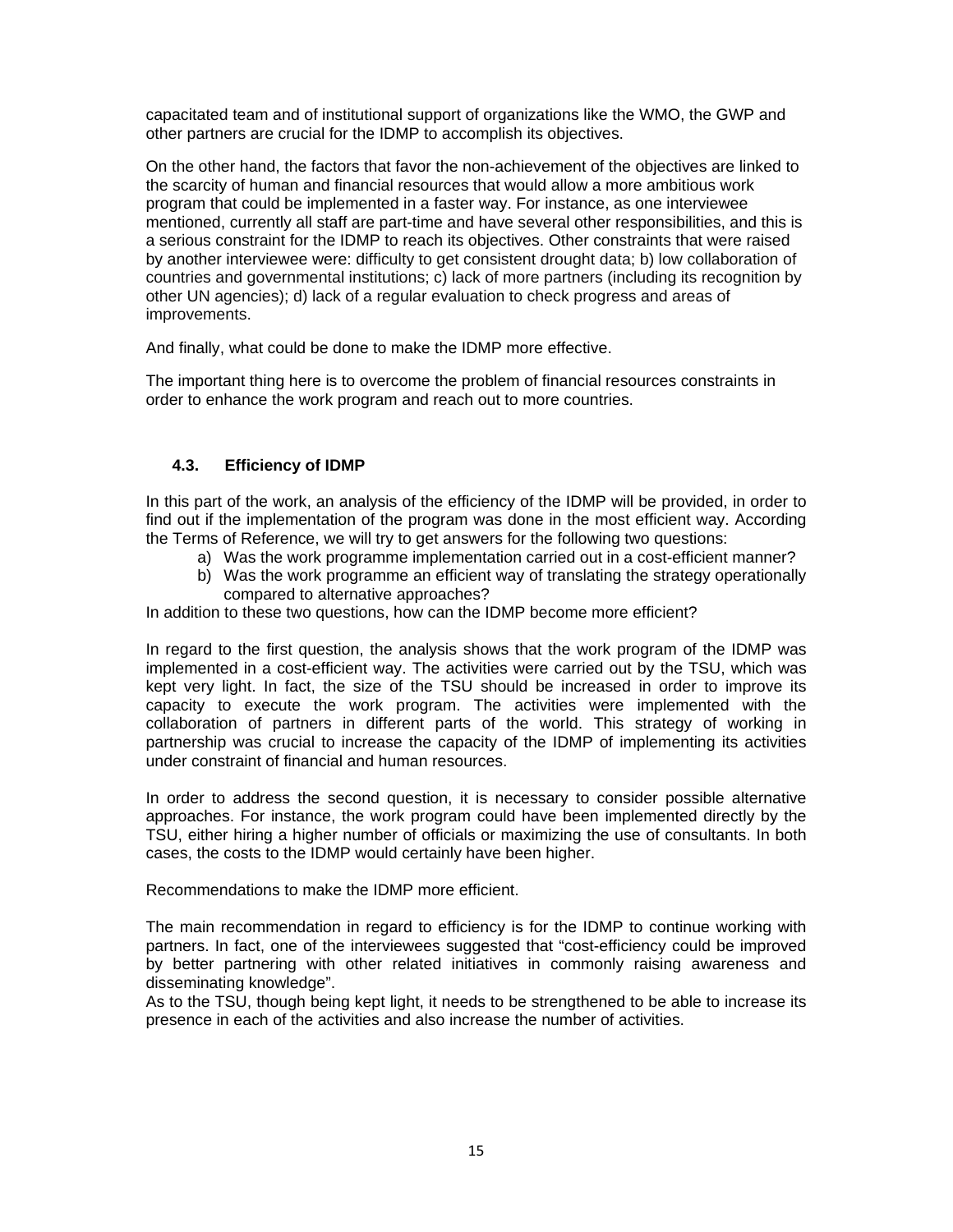#### **4.4. Impacts of the IDMP**

In regard to impacts, we tried to respond to the following questions, as per the terms of reference:

- a) What has happened already as a direct or indirect consequence of the implementation of the IDMP?
- b) What tangible change has the implementation of the activities of the IDMP made?
- c) Some examples of the impacts of IDMP?
- d) Based on the existing information what are the ways that the IDMP can achieve more significant impact?

Though it is early to assess the impacts of the IDMP, one can already say that there were considerable impacts at the international, regional and national levels. The Concept Note<sup>20</sup> refers to expected impacts in the following areas: potential for poverty alleviation, increased resilience, multi-disciplinary approach and tools to drought management, improved information, better coordination, participation, cross-fertilization, improved capacities, and improved institutions. Some of the impacts in these areas depend more directly on actions developed by the Programme (new approaches, participation, cross-participation), while others can only be detected through the assessment of case studies (contribution to reducing poverty).

It can be said at this moment, however, that the activities developed under the Programme do have a potential to impact positively in all these areas. This is a conclusion that comes out of the analysis of the documents (the activity reports compared to the Work Programme and Concept Note) and also from interviews with key stakeholders. The expected impacts with comments are listed in the table below:

| <b>Expected Impacts</b>                                                                                                                                                                                                                                                                                           | Comments                                                                                                                                                        |
|-------------------------------------------------------------------------------------------------------------------------------------------------------------------------------------------------------------------------------------------------------------------------------------------------------------------|-----------------------------------------------------------------------------------------------------------------------------------------------------------------|
| • Potential for poverty alleviation by<br>focusing on prevention strategies in the<br>drought-prone areas;                                                                                                                                                                                                        | • The activities have a potential for<br>poverty alleviation, but this cannot be<br>assessed yet. Case studies should be<br>carried out.                        |
| • Ensured coordination and scientific<br>back-up to regional drought management<br>projects;                                                                                                                                                                                                                      | • Impacts being achieved through<br>regional activities                                                                                                         |
| • Effective use of information by those<br>responsible for the development of<br>national drought policies and their<br>management in the broadest sense,<br>including those concerned with<br>emergency response, as well as<br>operation of engineering works (such as<br>reservoirs) and water supply systems; | • Information starting to being used in<br>some countries. Examples of Brazil,<br>Mexico, countries of Central and East<br>Europe, Horn of Africa, West Africa. |
| • Increased resilience of economies and<br>societies to the incidents of droughts;                                                                                                                                                                                                                                | • Still early to assess these possible<br>impacts. Need of case studies.                                                                                        |
|                                                                                                                                                                                                                                                                                                                   |                                                                                                                                                                 |

## **Table 5: Comments on Impacts**

<sup>&</sup>lt;sup>20</sup> WMO/GWP. Integrated Drought Management Programme. A Joint WMO-GWP Programme. Concept Note. Geneve, November 2011.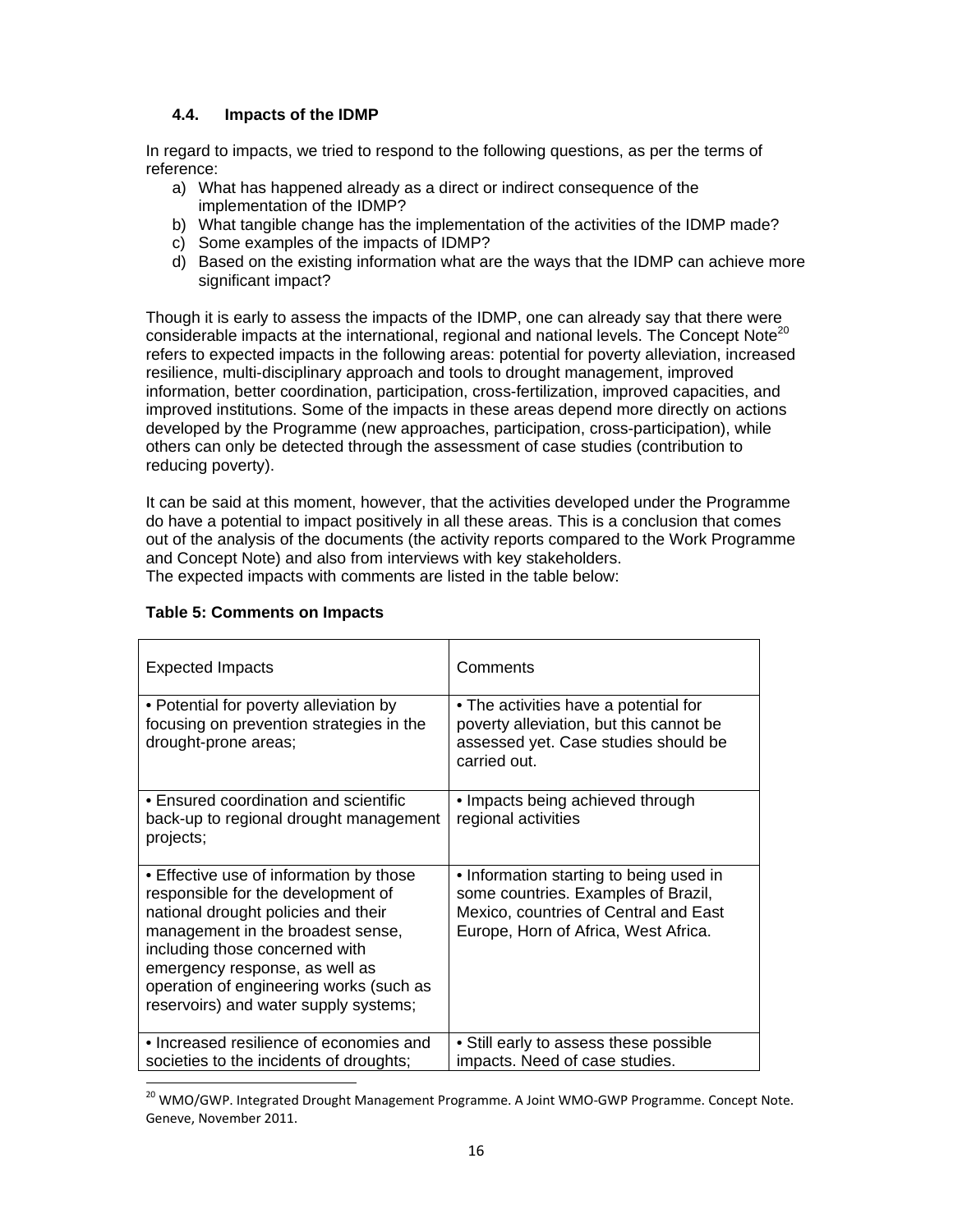| • A multi-disciplinary approach to drought<br>management through land, water, and<br>agriculture perspectives;                                                                                                                                   | • Impact being achieved through regional<br>activities                                                                                                                                                                                                                                                                                                                                                                                   |
|--------------------------------------------------------------------------------------------------------------------------------------------------------------------------------------------------------------------------------------------------|------------------------------------------------------------------------------------------------------------------------------------------------------------------------------------------------------------------------------------------------------------------------------------------------------------------------------------------------------------------------------------------------------------------------------------------|
| · Improved climate, water and agriculture<br>information for drought management and<br>climate change adaptation;                                                                                                                                | • Information being improved                                                                                                                                                                                                                                                                                                                                                                                                             |
| • Improved approach and tools for<br>drought management supporting land,<br>water and agriculture through Integrated<br>Water Resources Management (IWRM)<br>and sustainable land management<br>(SLM);                                           | • Approaches being improved. In some<br>cases, as in Brazil, the National Water<br>Agency (ANA), which is responsible for<br><b>Integrated Water Resources</b><br>Management (IWRM), has incorporated<br>a Drought Monitor, which is part of the<br>drought policy. Still early to assess in all<br>countries.                                                                                                                           |
| • Cross-fertilization of ideas and<br>experience between regions, so that<br>success achieved in one way be applied<br>in others;                                                                                                                | • This is being achieved through regional<br>seminars and participation of IDMP in<br>meetings. It could be increased.                                                                                                                                                                                                                                                                                                                   |
| • Enhanced potential for improved<br>coordination of international assistance<br>and response to current drought events;                                                                                                                         | • The HelpDesk is key in regard to this<br>expected impact.                                                                                                                                                                                                                                                                                                                                                                              |
| • Broader Stakeholder participation and<br>buy-in through networks in drought<br>management for policy development and<br>implementation;                                                                                                        | . In general, the IDMP activities involve<br>the participation of stakeholders, as in<br>the case of the regional activities                                                                                                                                                                                                                                                                                                             |
| • Increased capacities in countries to<br>adapt to the increasing number of<br>droughts due to climate change, and<br>robust mechanisms for dealing with<br>regional and transboundary aspects;                                                  | • Need of case studies. This requires<br>more time, continuity and strengthening<br>of IDMP                                                                                                                                                                                                                                                                                                                                              |
| • Coordinated building and development<br>of drought management institutions at<br>global, regional and national level<br>(through the identification of experts and<br>centres of excellence) and sharing of<br>knowledge and common practices. | • Achieved at the global level (at least at<br>WMO, UNCCD, FAO, GWP), but need<br>better coordination and appropriate<br>institutional arrangements. Still early to<br>confirm at the regional and national<br>levels. This takes time. But in the right<br>direction as long as there are more<br>countries developing proactive drought<br>policies. On sharing knowledge, see<br>information in the IDMP library and the<br>HelpDesk. |

One interviewee provided examples from the CEE region: "IDMP CEE helped coordinate drought management across the region by bringing different sectors and institutions together to discuss proactive drought management. There were several national consultation dialogues organized (in some countries also in 3 rounds). The partners, including 40 organisations from 10 countries, now have a better appreciation of drought as a relevant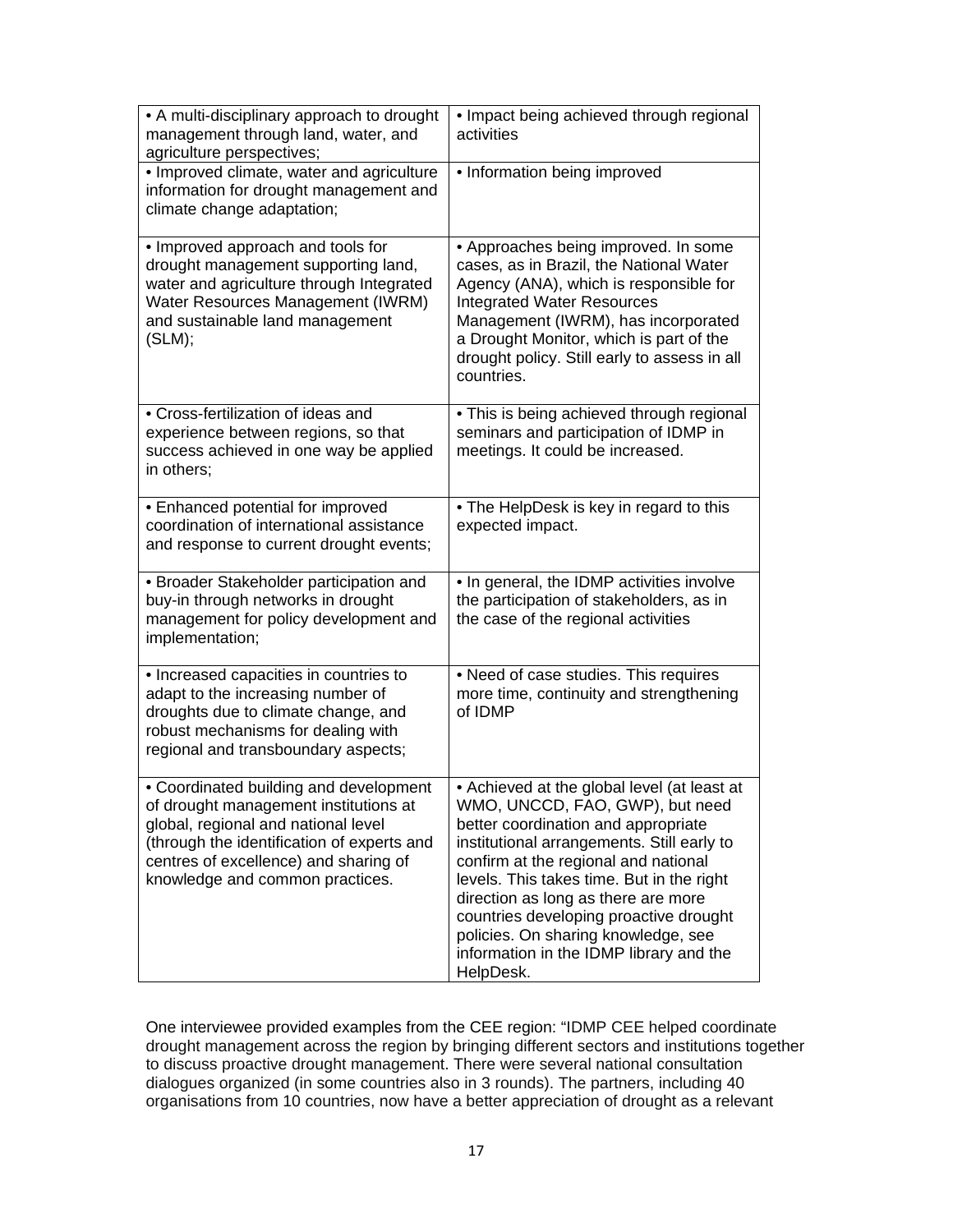issue and the gaps and uncertainties that need to be addressed. With this approach, some of the countries manage to incorporate drought management measures/issues into national policy planning documents (River Basin Management plans, National action plans, etc.).

The guidelines itself fills an important gap in the EU Water Framework Directive, since most countries in Central and Eastern Europe have yet to produce a drought management plan."

#### **4.5. Sustainability of IDMP**

According to the Terms of Reference, these are the two main questions on sustainability of the IDMP: Are activities and benefits of the IDMP likely to continue? What major facts may influence the sustainability of the Programme?

The activities and benefits of the IDMP are likely to continue, hence its sustainability. Among the major facts that may influence such sustainability are the results of this evaluation, the institutional set up of the IDMP, the resources available to the IDMP, the commitment of partners and the relevance of the Programme.

The results of this evaluation, as seen in the previous chapters, are mostly positive. So, based on such evaluation results, the continuation of the IDMP is recommended.

In regard to the institutional set up, the IDMP is based in institutions that are stable and supported by numerous countries, namely the World Meteorological Organization (WMO), and the Global Water Partnership (GWP). It is recommended, however, that there should be more participation and support by other relevant UN institutions like the FAO – Food and Agriculture Organization, UNCCD – United Nations Convention to Combat Desertification, UNESCO, UNDP, UNEP and UNCBD. The TSU of the IDMP is hosted at the WMO and supported by WMO and GWP. These institutions consider the IDMP relevant and thus its activities should continue. However, it is very important to count on the support of other institutions as well, such as the FAO and the UNCCD, at least.

Finally, the IDMP has the support of many countries in the world. The IDMP was created during the High Level Meeting on National Drought Policies (HMNDP), in 2013, and its work programme follows the recommendations approved in the HMNDP where there was the participation of 87 countries. Many of these countries are now partners of the IDMP in the implementation of the activities of its work program. The support of these countries is also a factor that influences in the sustainability of the Programme.

One issue of concern is the lack of financial resources. In order for the activities of the IDMP to continue and to be enhanced, it will be necessary to assure adequate resources. This means the continuation of the resources presently available and the raising of new resources. This is probably the number one issue that needs to be addressed, together with the enhancement of partnerships.

According to the opinion of some of the interviewees, the sustainability of the IDMP is facilitated by the "publications released so far (Guidelines and Handbook)" because they will be a reference. A strong participation of the partners is also an important contributor to sustainability. The internal support provided by the WMO is considered to be crucial for the continuity of the initiative.

On the factors that influence the sustainability of the IDMP, one of the interviewees suggested the following:

- Involving fully key stakeholders from the start of the project
- Monitoring and evaluations by key stakeholders. This enable checks and balances into the project
- Capacity building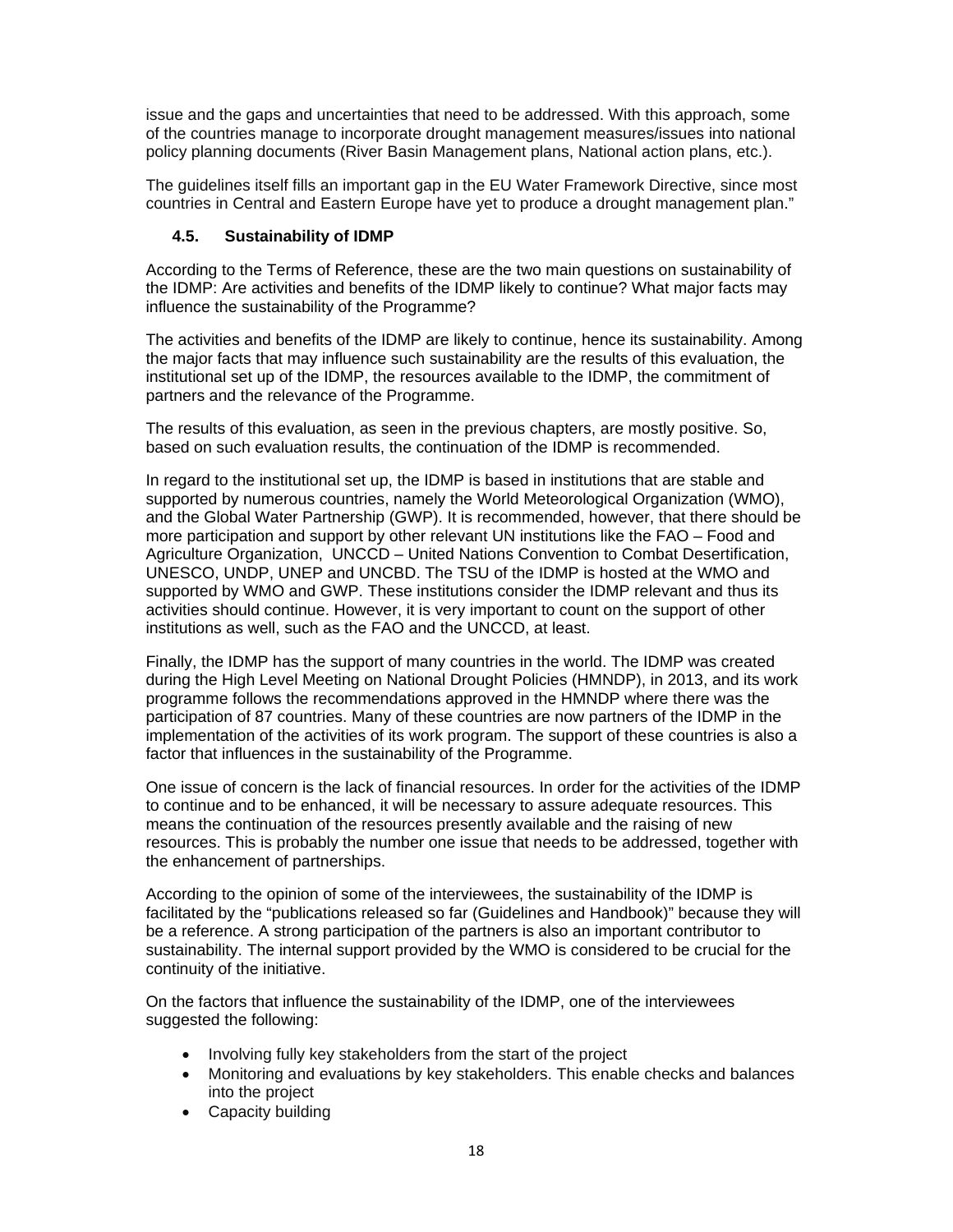Working with the mandated institutions

For another stakeholder that responded to the questionnaire, "the continued success of the IDMP program will depend on the continuing support and involvement from members of the advisory committee, the expansion of the membership of the management committee to include FAO and UNCCD, continued and expanded support from donors and the leadership from WMO, GWP and the chair."

The issue of donors and partners support is considered important by all those who, believing that the IDMP needs to continue, try to identify the conditions for its sustainability.

#### **5. Recommendations**

**Publication Structure and Web Presence:** Both an examination of the publication structure of the IDMP and the results of the survey with stakeholders through questionnaires suggest that the publication structure of the IDMP is appropriate and does not need to be reformed. It needs, however, to be updated and continually improved. The TSU, for instance, which supervises the publications, is understaffed and this often implies delays in the publications. The IDMP has already published important documents that are available to users, but more could and should be done. It is an area to be expanded.

In regard to the web presence, it should also be enhanced to improve its capacity to communicate and reach out to partners and potential users. According to one of the interviwees, "The Web presence allows to easy downloading of published materials, numbers, statistics, figures and country profiles. It is an important platform which contains relevant drought data and information. It can be used as a consistent data source while performing advanced research on drought. It gives a global view of which actions have been taken to tackle drought and which policy frameworks have been adopted."

Of particular interest is the functioning of the HelpDesk, which should be complemented and enhanced. Until now, only two of the three questions of the Help Desk – Find, Ask, and Connect -- have been implemented. The Ask function needs to be active as soon as possible and the IDMP needs to be able to provide the responses to the questions raised by its partners and beneficiaries. In principle, the priority now should be to implement and strengthen what has been planned and not to add complementary approaches.

**Relationship with other relevant Initiatives:** An important feature of the IDMP is that, in order to maximize its results, it must articulate its activities with other relevant initiatives. IDMP can contribute to other initiatives, such as the Sendai Framework in regard to Disaster Risk Reduction, the Paris Agreement, in regard to reducing the risks of the impacts caused by climate change, especially in drylands where the risks of droughts are higher, and the Sustainable Development Goals, in regard to the more general relationship between drought policy and sustainable development. It should also strengthen its liaison to already existing initiatives on droughts and drylands, especially in other United Nations agencies such as UNCCD, FAO, UNDP, UNESCO, UNCBD, and UNEP. The IDMP is close to the APFM, which has the same objectives of IDMP in what regards to reducing the risks of the impacts of floods and is also hosted within the WMO.

 *APFM – Associated Program on Flood Management*. We start with the APFM because of its very close relationship with the IDMP. In fact, the IDMP was inspired by the APFM and follows the same institutional arrangement. Both programmes are located within the WMO and are the result of a joint decision by WMO and GWP – Global Water Partnership. Both work through partnership with other institutions. Both have a common objective of supporting countries and regions in developing proactive policies in regard to their specific ends – floods in the case of APFM and droughts in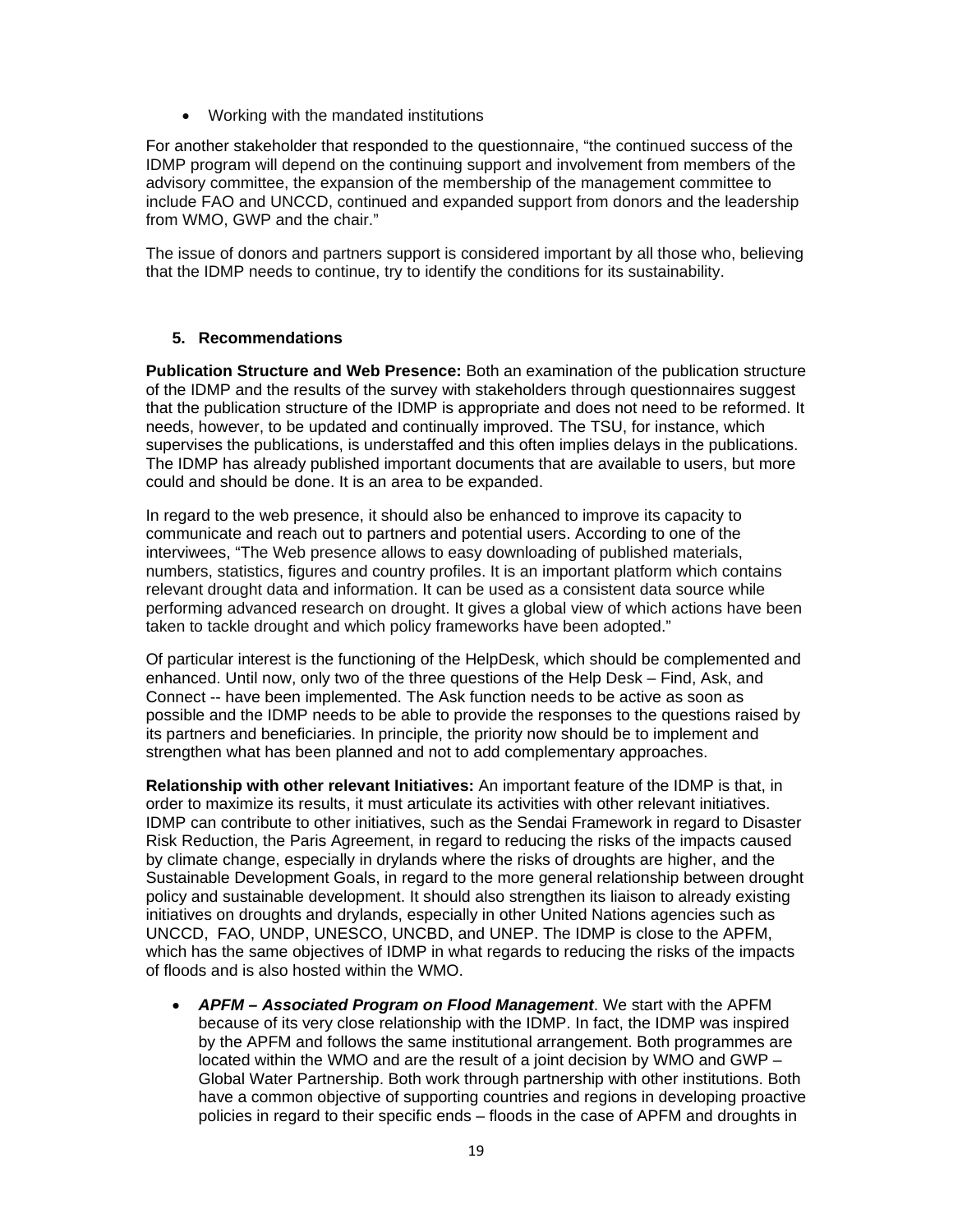the case of IDMP. Both apply the same kind of instruments: the IDMP initially used APFM as a template , but soon evolved its own working arrangements. For example, the design and operation of the HelpDesk is similar but the IDMP HelpDesk contains a "Coonect" Function whereas the APFM HelpDesk does not. Both HelpDesks are an important means of contact with the potential beneficiaries. Both have the same governance structure, with an Advisory Committee and a Management Committee that guides their work program. They are different, though, in regard to their ends, because events of droughts are different from events of floods, though both have the same origin: the variability in rainfall patterns.

Droughts are a slow onset phenomenon while floods come suddenly. The impacts of droughts start slowly and may become very severe, depending on the extension of the drought and the vulnerability of the subjects – the region, the economy, the population, the environment. The vulnerability usually increases when there is an unsustainable use of the natural resources of the region, caused by an increased population and their activities, which is frequently the case. Floods, on the other hand, have their effects immediately and may cause tremendous harms to the affected populations. The effects of floods also depend on the extension of the rainfall phenomenon and on the vulnerability of the region, because of inappropriate land use policies, both in the rural and in the urban areas. The actions to face the consequences of floods and droughts and, especially, to reduce the vulnerability to floods and droughts, may be different. Maybe this is the reason why there are two separate units to manage the APFM and the IDMP, though in the same place.

| <b>Droughts and IDMP</b>                                                                                                                                                                                                                                                                           | <b>Floods and APFM</b>                                                                                                                                                                                                                                                                                     |  |  |  |  |
|----------------------------------------------------------------------------------------------------------------------------------------------------------------------------------------------------------------------------------------------------------------------------------------------------|------------------------------------------------------------------------------------------------------------------------------------------------------------------------------------------------------------------------------------------------------------------------------------------------------------|--|--|--|--|
| <b>Similarities</b>                                                                                                                                                                                                                                                                                | <b>Similarities</b>                                                                                                                                                                                                                                                                                        |  |  |  |  |
| Caused by climate variability<br>Vulnerability, impacts, responses<br>(emergency and long-term)<br>Institutional arrangements (WMO<br>and GWO + Partners)<br>Policies: assisting countries in<br>$\bullet$<br>their responses to droughts<br>Policies: reducing vulnerabilities<br>in the long run | Caused by climate variability<br>Vulnerability, impacts, responses<br>(emergency and long-term)<br>Institutional arrangements (WMO,<br><b>GWP and Partners)</b><br>Policies: assisting countries in<br>$\bullet$<br>their responsesbfcv to floods<br>Policies: reducing vulnerabilities<br>in the long run |  |  |  |  |
| <b>Differences</b>                                                                                                                                                                                                                                                                                 | <b>Differences</b>                                                                                                                                                                                                                                                                                         |  |  |  |  |
| Slow onset<br>Impacts occur slowly<br>Mostly rural but can also affect<br>urban populations (lack of water<br>supply)<br>Affects large areas<br>Unsustainable land use is an                                                                                                                       | Rapid onset<br>Impacts are instantaneous<br>Mostly urban but can also affect<br>rural populations and crops<br>Affects areas that are smaller<br>than in the case of droughts                                                                                                                              |  |  |  |  |
|                                                                                                                                                                                                                                                                                                    | Impacts are increased by                                                                                                                                                                                                                                                                                   |  |  |  |  |

#### **Table 6: A comparison between the IDMP and the APFM**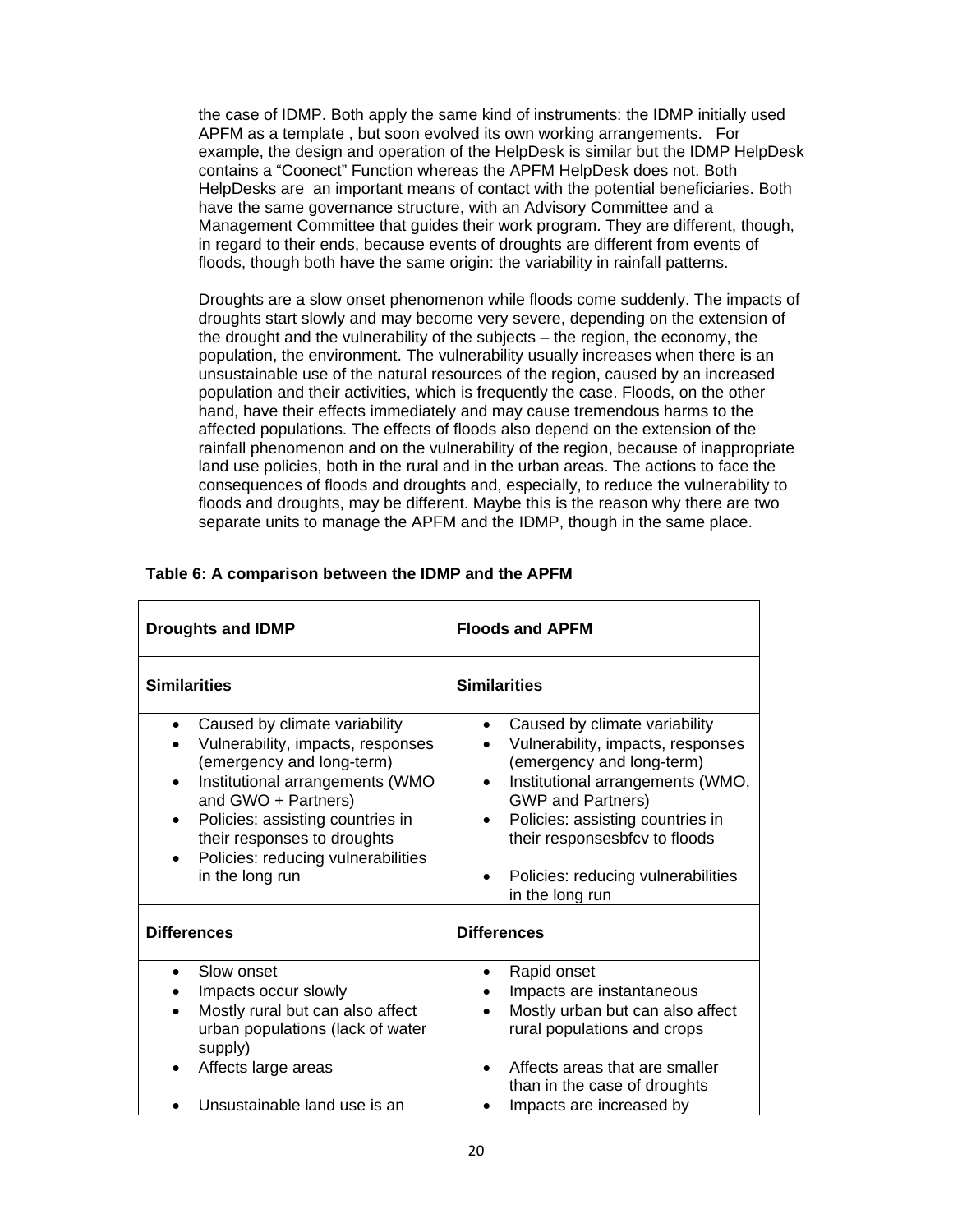| issue but less than in the case of  | unsustainable land use        |
|-------------------------------------|-------------------------------|
| floods                              | Vulnerabilities: low areas,   |
| • Vulnerabilities: dry areas, water | mountain sides, flood-prone   |
| supply, rainfed agriculture         | areas                         |
| Kind of policies: short term        | Kind of policies: short term  |
| $\bullet$                           | (instantaneous) and long term |
| (emergencies) and long term         | (recovering, reducing         |
| (reducing vulnerabilities)          | vulnerabilities)              |

It is only natural that a very close coordination must exist between the APFM and the IDMP. Both programs would be winners if a more coordinated approach could be adopted in their management. The IDMP could learn more on the lessons provided by the APFM and vice-versa.

There are a few possibilities that could be explored in this regard, one of them being the fusion of the two programs, recognizing their similarities but also their differences that were mentioned above. Resources that are dedicated to the HelpDesk in the APFM and in the IDMP should be optimized by possibly unifying the two HelpDesks while keeping the two activities – support in regard to droughts and floods management. The subject of a common HelpDesk was already discussed in joint IDMP/APFM meeting in September 2016, as informed by one of the interviewees. Also, as was suggested by another interviewee, there could be the "Development of joint proposals, since many funding partners and policy documents are referring often to Flood and Drought Management together and there are approaches that are mutually supporting (e.g. small water retention measures, as explored by IDMP CEE) and the idea of managing water extremes as a key component of climate change adaptation."

According to another stakeholder that was interviewed, via a questionnaire, for this work, "The IDMP and APFM were rather actively promoted in the Sendai conference, however, the words "drought" and "water" are not prominent in the outcome document. However, the main lines of the Sendai Framework are very much along the line of the IDMP and APFM approach."

- **Sendai Framework (2015-2030) -** It was adopted during the *Third United Nations World Conference on Disaster Risk Reduction (WCDRR)*, in Sendai, Japan, in 2015. Drought is a slow onset natural disaster, hence it is covered by the Sendai Framework. According to the Sendai Framework, "It is urgent and critical to anticipate, plan for and reduce disaster risk in order to more effectively protect persons, communities and countries, their livelihoods, health, cultural heritage, socioeconomic assets and ecosystems, and thus strengthen their resilience."<sup>21</sup> In fact, if the IDMP fulfills its objectives it will be contributing to the objectives of the Sendai Framework with regards to "drylands and other drought prone areas". One of the interviewees mentioned that there is a great potential of IDMP as a "contributor to DRR implementation just because drought becomes one of most wide, ubiquitous and serious natural hazards over the world, even being accompanied by heat waves, fires, etc."
- **Paris Agreement -** The Paris Agreement entered into force on 4 November 2016. It was negotiated during the COP 21 – Conference of the Parties of the UNFCCC – in 2015, in Paris. The Paris Framework focus its attention on mitigation and adaptation to climate change. This includes reducing the vulnerability of regions and people to

<sup>&</sup>lt;sup>21</sup> United Nations. Sendai Framework for Disaster Risk Reduction, 2015-2030. NY, 2015.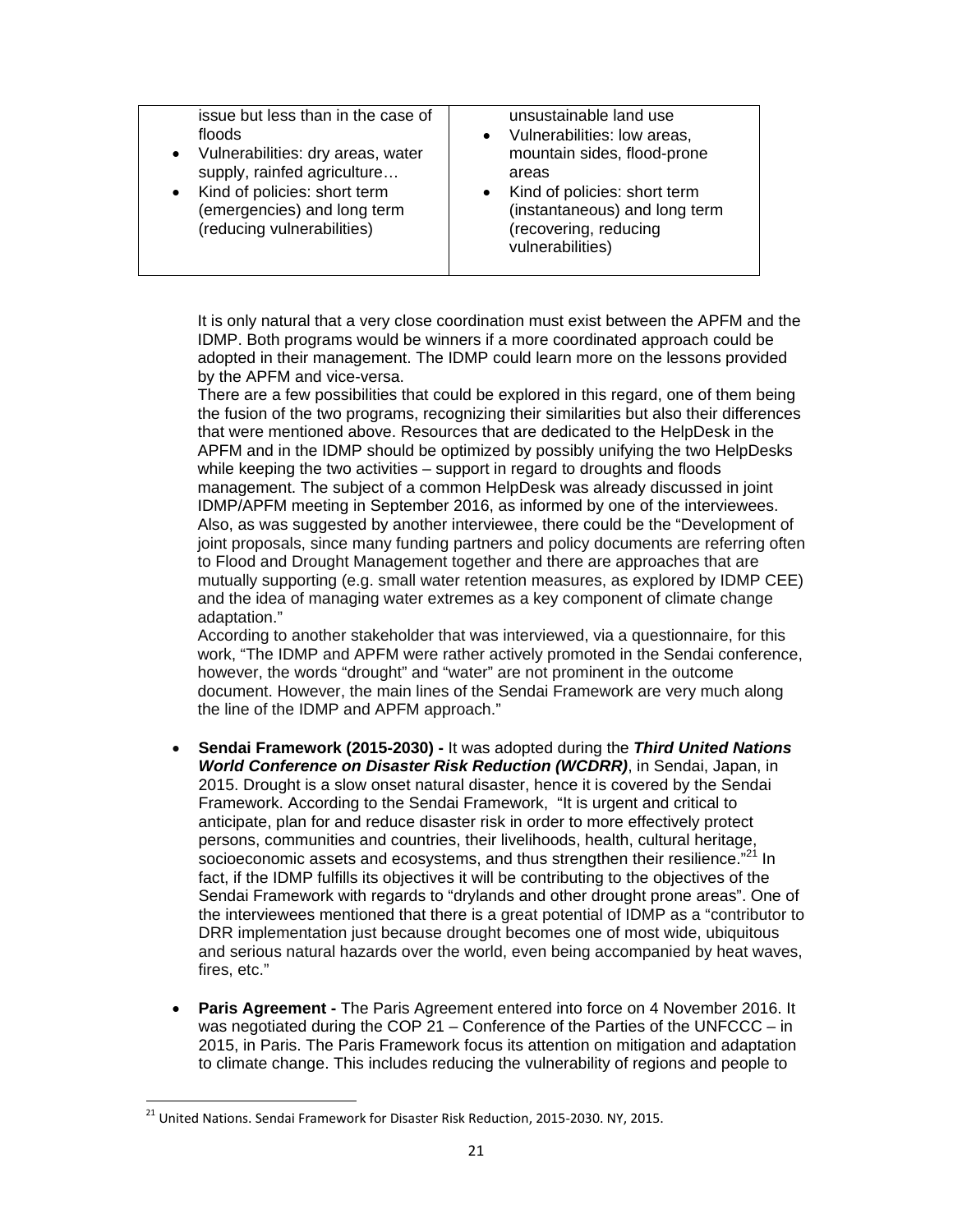the impacts of climate change. One of the most serious impacts is the change in climate variability and the possibility of more frequent and more severe droughts across all climates including the drylands. There is no doubt that, if the IDMP fulfills its objectives, it will be contributing directly to the achievement of the objectives and goals of the Paris Agreement. The IDMP should, thus, look for a closer relationship with the Paris Agreement. As one of the stakeholders that were interviewed has put it, "Managing for drought is about managing for climate variability and change. If we can't apply the risk reduction principles to drought management how are we going to be able to successfully deal with a changing climate of which drought frequency, severity and duration are a key component."

 **Sustainable Development Goals (SDGs) -** From the 17 SDGs, at least four are more directly related to the activities of the IDMP: SDG 6, on Clean Water and Sanitation; SDG 13, on Climate; SDG 15, on Life for Land; and SDG 17, on Partnerships for the Goals. Other SDG that are also related to the objectives of the IDMP are SDG 1, on Poverty Reduction; and SDG 2, on Ending Hunger. The IDMP contributes directly to all of these 6 goals. Clearly a successful IDMP will impact positively on water resources management, on increasing resilience to the impacts of climate change and on reducing causes of desertification and land degradation, which are all related to the SDGs. It is recommended thus to identify clearly the links between the IDMP and SDGs and to reinforce actions that may increase the contribution of the IDMP to the achievement of the SDG.

In regard to the link between the IDMP and sustainable development, it is equally clear that it is positive. Proactive drought policies that reduce vulnerability and increase resilience contribute directly to sustainable development. Several stakeholders that responded to the questionnaire agreed and further detailed this connection. For one of them, "The inability to manage droughts successfully not only retards development but sets it back considerably with each drought event. And, it is difficult for developing nations to recover and the recovery time between droughts is getting shorter for many nations—a trend that will likely continue under a changing climate." Another interviewee mentioned that "IDMP goals and objectives help mainly to developing countries to provide a guide to reduce the impacts of droughts. Sustainable development must consider droughts as a key element due to the fact of its slow development and heavy impacts which reflects in reduction of food production (agriculture) mainly."

 **The Rio Conventions**: **UNFCCC, UNCCD and UNCBD -** A successful IDMP will contribute positively to the three Rio conventions. We have mentioned above the relationship of the IDMP with the Paris Agreement, under the UNFCCC. In regard to the UNCCD, which deals with drylands, desertification and droughts, it is very clear that a successful drought policy will contribute to reduce land degradation, desertification and will increase mitigation to droughts. This will also create the conditions for protecting biodiversity in the drylands, which is an objective of the CBD. In summary, a successful drought policy is a valid instrument for reaching the objectives of the three conventions.

**Raising Extra-budgetary Resources:** Increasing the resources available for the workings of the IDMP is needed to assure that the IDMP can perform and expand its work program. Clearly, as mentioned before, the IDMP has been living under resources constraints and it needs more resources to adequately deliver its products and to cause an impact in terms of improving the capacity of countries and regions to develop and implement proactive drought policies. Resources should be enough to increase the technical capacity of the TSU, which works today with a small and part-time team, to strengthen its global activities, including the HelpDesk, and to support and expand its regional and local activities. Working more closely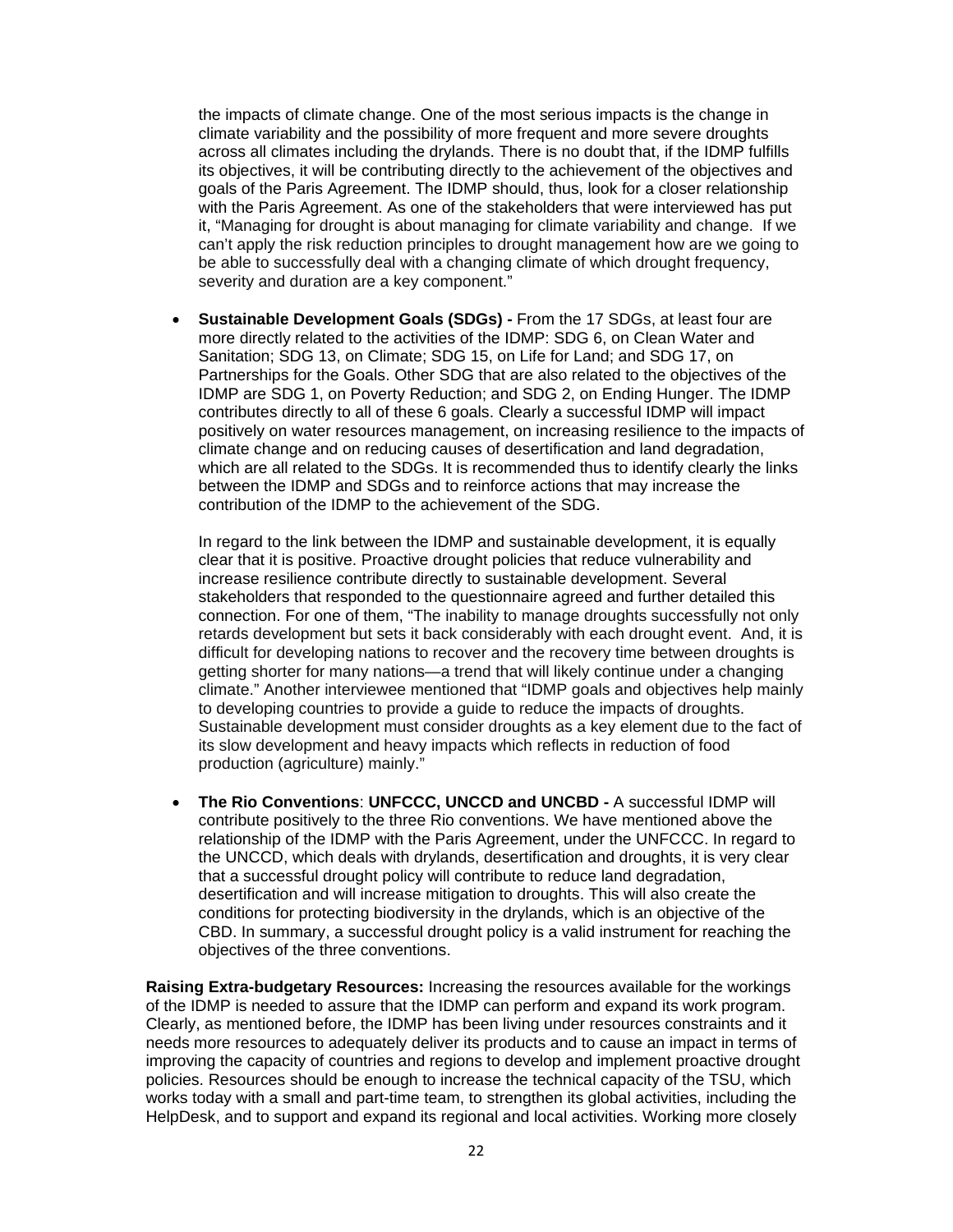with other UN agencies such as FAO, UNCCD, UNESCO, UNCBD, UNEP and UNDP could increase the resources available for the IDMP to fulfill its mission.

**Advisory Committee and Management Committee (AC/MC):** The AC/MC meets once a year, generally in September, and discusses the activity and financial reports. The MC also defines the activity plan for the next year. The MC is the highest decision level of the IDMP. According to the documents that were examined and also the opinion of stakeholders that responded to the questionnaire, the Terms of Reference of the AC/MC do not need to be altered, except for the possibility of including a higher number of members. The composition of the AC/MC could be modified to include institutions like the FAO, UNCCD, UNESCO, CBD, UNDP and UNEP, after negotiations with such institutions, provided that they are interested in having a more prominent role in the IDMP. In fact, the Operational Guidelines of the IDMP have already been modified to expand the number of institutions in the AC/MC, to incorporate the FAO and the UNCCD as co-sponsoring international organizations, at the same level of the WMO and the GWP. It was suggested by some stakeholders that the AC/MC meetings could also discuss the possible contributions of partner organizations, which have an interest on the issue of droughts, that are consistent with the role of the IDMP.

In summary, the role of the IDMP continues to be important and relevant. The IDMP should be continued and strengthened, in order to consolidate and expand its actions and cause a real impact in terms of more widespread preparedness to face the impacts of droughts. The present model is good but can always be improved. It was emphasized by one of the interviewees that the fact that the IDMP is within the WMO is an important resource, since the Programme can benefit from the WMO structure and its partners. All the three pillars of the drought policy are important, but they should be better balanced within the IDMP. The collaboration with partners should be intensified.

In order to ensure that, it is recommended:

- a) To increase global and regional awareness on the role of the IDMP and on the need of proactive drought policies for increasing resiliency and reduce vulnerability to droughts;
- b) To work together effectively with partners, in particular with those which participated in the HMNDP and that are partners to the IDMP, like FAO, UNCCD, UNDP, UNESCO, UNEP, UNCBD and the World Bank;
- c) To strengthen and expand its regional sub-programs, supporting more countries and regions to develop proactive drought policies, enhancing capacity building activities and continuously updating and expanding its knowledge base;
- d) In that regard, IDMP could reach out more effectively to donors, partners and beneficiaries, including through a series of workshops, webinars and technical meetings covering all relevant stakeholders;
- e) As suggested by one of the interviewees, the IDMP could plan for a Conference to discuss new ideas in regard to its future.

The detailing of each of the recommendations in this report should be worked out by a designated Working Group or Technical Base under the TSU, with the participation of partners and of member countries.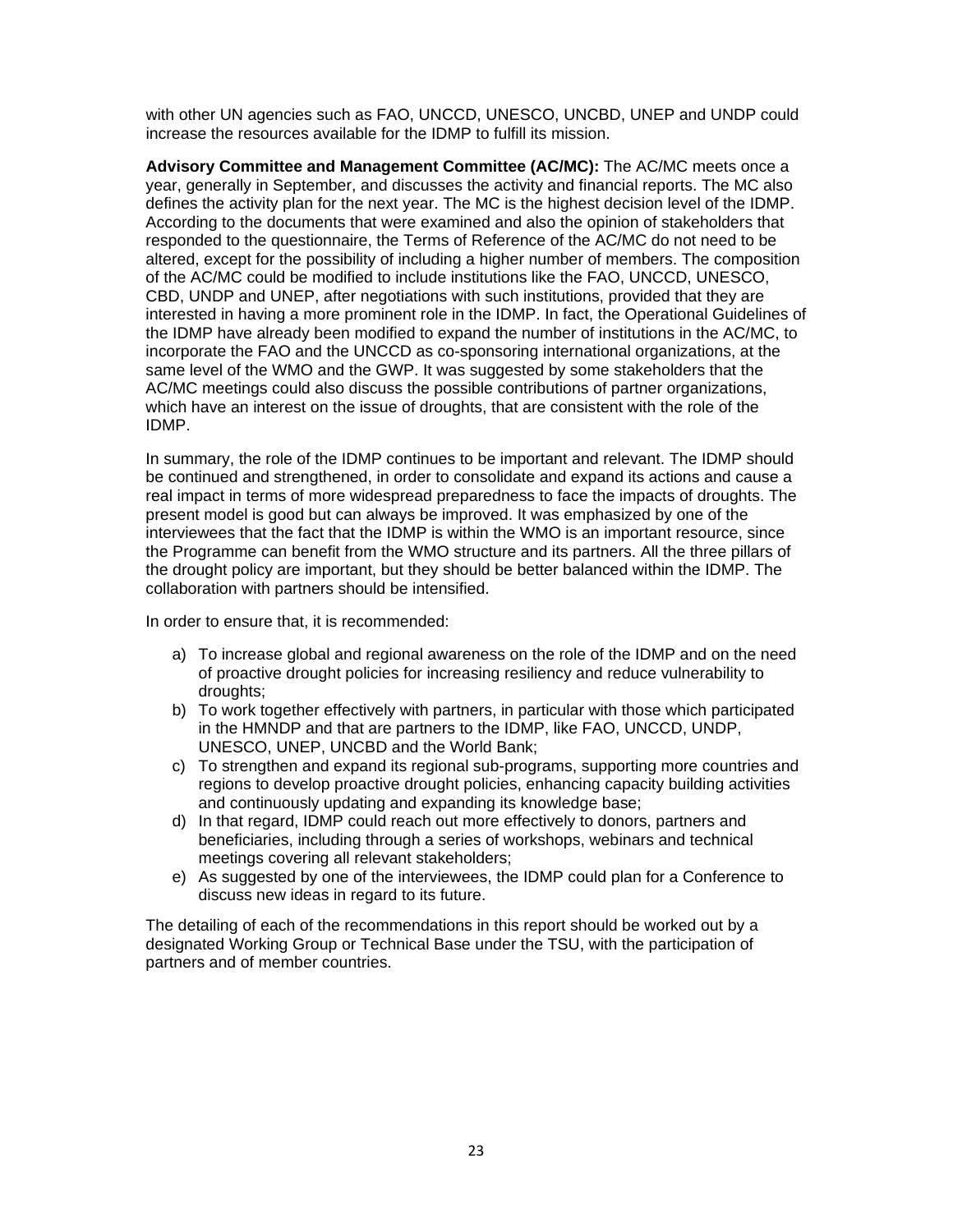#### **6. Conclusions: The Way Forward**

There are three broad conclusions from this review.

**The first broad conclusion is that the IDMP continues to be relevant** as initially envisaged when it was created during the HMNDP, in March 2013 (including developments that happened before the HMNDP, like the Consultation Meeting in 2010). The need for an institution like the IDMP is still valid and necessary and highly regarded by its partners. As long as the available data allow, and based on the analysis of IDMP documents and on interviews using questionnaires that were responded by knowledgeable stakeholders, the IDMP has performed its activities in a manner that is coherent with what was planned in its work program. The implementation of the activities responds positively to the evaluation principles proposed by the OECD, i.e., relevance, effectiveness, efficiency, impact and sustainability.

**The second broad conclusion is that the IDMP should continue**: it is doing important things to support parties to develop and implement proactive drought policies but there is still much to be done. In fact, the IDMP is only 3.5 years old and needs much more time to accomplish its objectives. In some discussions that were preparatory for the creation of the IDMP it was proposed that it should have a time horizon for acting during 10 years at least. Much has been done so far, but there is still a long way to go. There is still much to be done in terms of developing and implementing regional and country drought policies, so the role of the IDMP in providing inputs and assistance in that regard is still very much necessary.

**The third general conclusion is that the IDMP needs to be reinforced**, especially in terms of budget and technical resources, in order to be more effective in the performance of its role. In general, the IDMP needs to be more proactive, expand its operations, do more capacity building, more dissemination and awareness raising and be more aggressive in terms of promoting proactive drought policies where they are needed. At the same time, it is very important to expand its knowledge base and make it available to all parties, and, especially, to expand the presence and use of the HelpDesk as a way to reach out to countries and regions, in all its three functions.

**In summary, the IDMP continues to be relevant and should thus be continued and strengthened.** What are the ways that could be considered for the future of the IDMP? For the sake of simplification, we consider the present situation as a baseline. Departing from the baseline, which is to continue IDMP as it presently operates, we suggest two other complementary ways.

**The first way is to strengthen the IDMP by bringing together the support and participation of institutions such as the FAO, UNCCD, UNESCO, UNCBD, UNDP and UNEP.** All these institutions, besides being UN institutions, have a common interest in the drylands and on droughts. FAO and UNCCD were promoters of the HMNDP, together with the WMO, and are thus natural candidates to play a more active role in the IDMP. All of them are also committed to promote more proactive drought policies. A joint meeting between these institutions together with WMO and GWP should discuss ways on how to work together and increase their participation and ownership in regard to the IDMP.

**A second way, which complements the first, is to go even further and include a second layer of formal support for the IDMP, with the participation of national and international institutions that have a role and an interest in the issue of drylands and droughts.** The IDMP could look for strengthening the support and/or cooperation of institutions like the IRD of France, the GIZ of Germany, the DFID in the UK (which already supports the GWP) and other related organizations. In member countries, the National Meteorological and Hydologicalc Services (NMHS) , which are counterparts to the WMO, could have a more proactive role if duly motivated and empowered.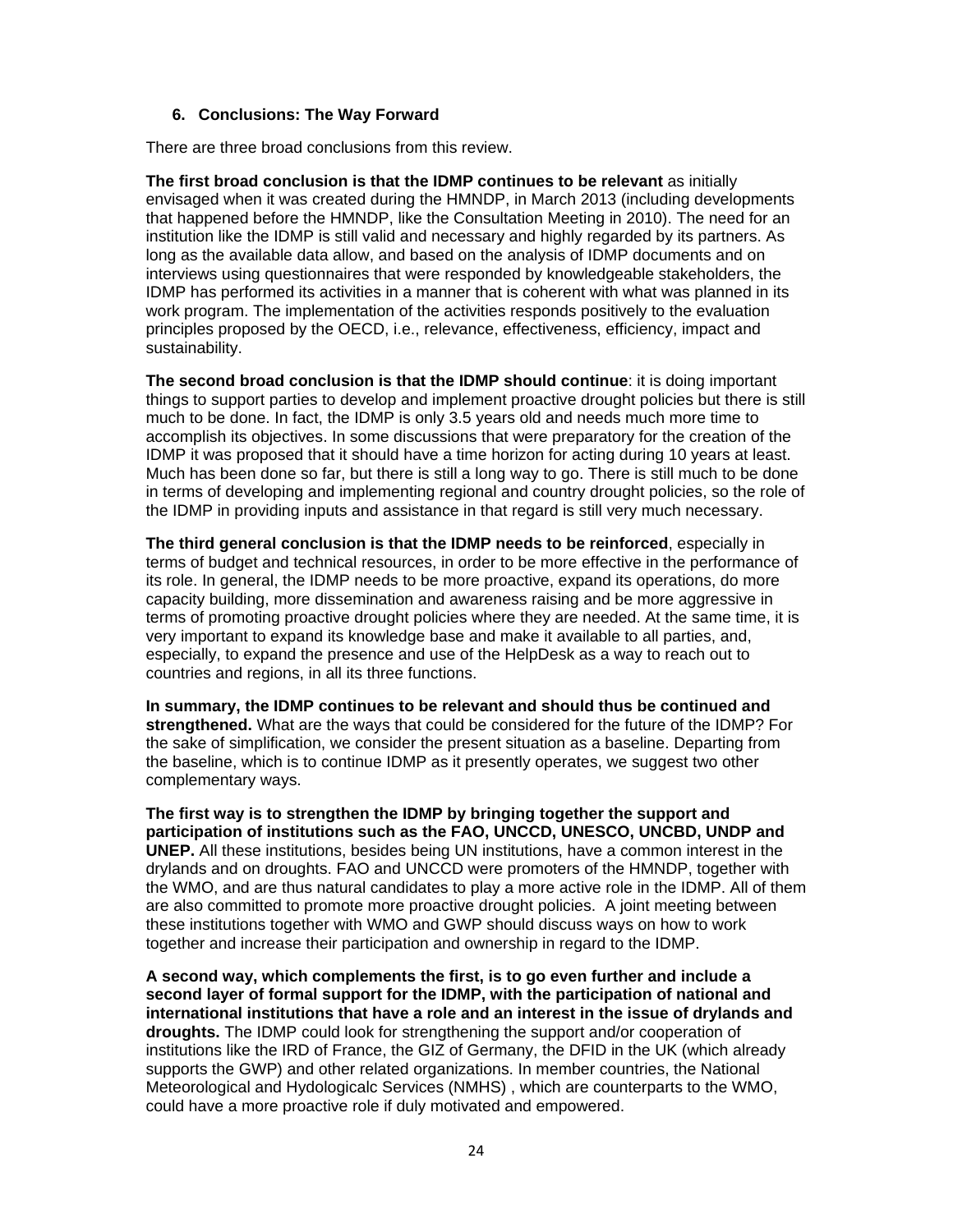For these ways to be followed, more resources will be needed to support and expand the TSU and the workings of the AC/MC, and to support more end-activities in the work program of the IDMP. It is necessary to expand the technical capacity of the TSU, which should count on more staff working full time, both for managing its activities and to operationalize the HelpDesk, the webpage and the publication and dissemination activities. The possibilities for achieving this could be materialized through:

- a) More extra-budgetary resources made available by the institutions that support the IDMP, including the WMO, GWP and new institutions that should be attracted to function at the same level of the WMO and GWP, mainly the ones cited above.
- b) More extra-budgetary resources raised from other possible sources of financing, including International Finance Institutions such as the World Bank, Governments, Other Governmental Institutions, Foundations and other NGOs. A task force should be created to offer a fund-raising strategy in regard to items (a) and (b);
- c) More in-kind resources provided by the support institutions and by partners, to strengthen the TSU capacity and the work program in general;

A temporary team should be assigned to work with the TSU and a work program should be developed to implement an activity of fund raising, aiming at strengthening the TSU and the IDMP capacity to reach out to more regions and countries and to develop more products in the areas of knowledge, capacity building, technical assistance to partners and countries, including in regard to the HelpDesk.

In the short run, a joint working group formed by the TSU of both the IDMP and the APFM should discuss ways and firm up a strategy on how to better work together, for instance with the fusion of both HelpDesks, with a joint entry point, that would render the expected services to clients in reference to floods and to droughts at the same time that would respect the specific characteristics and policies regarding each phenomenon.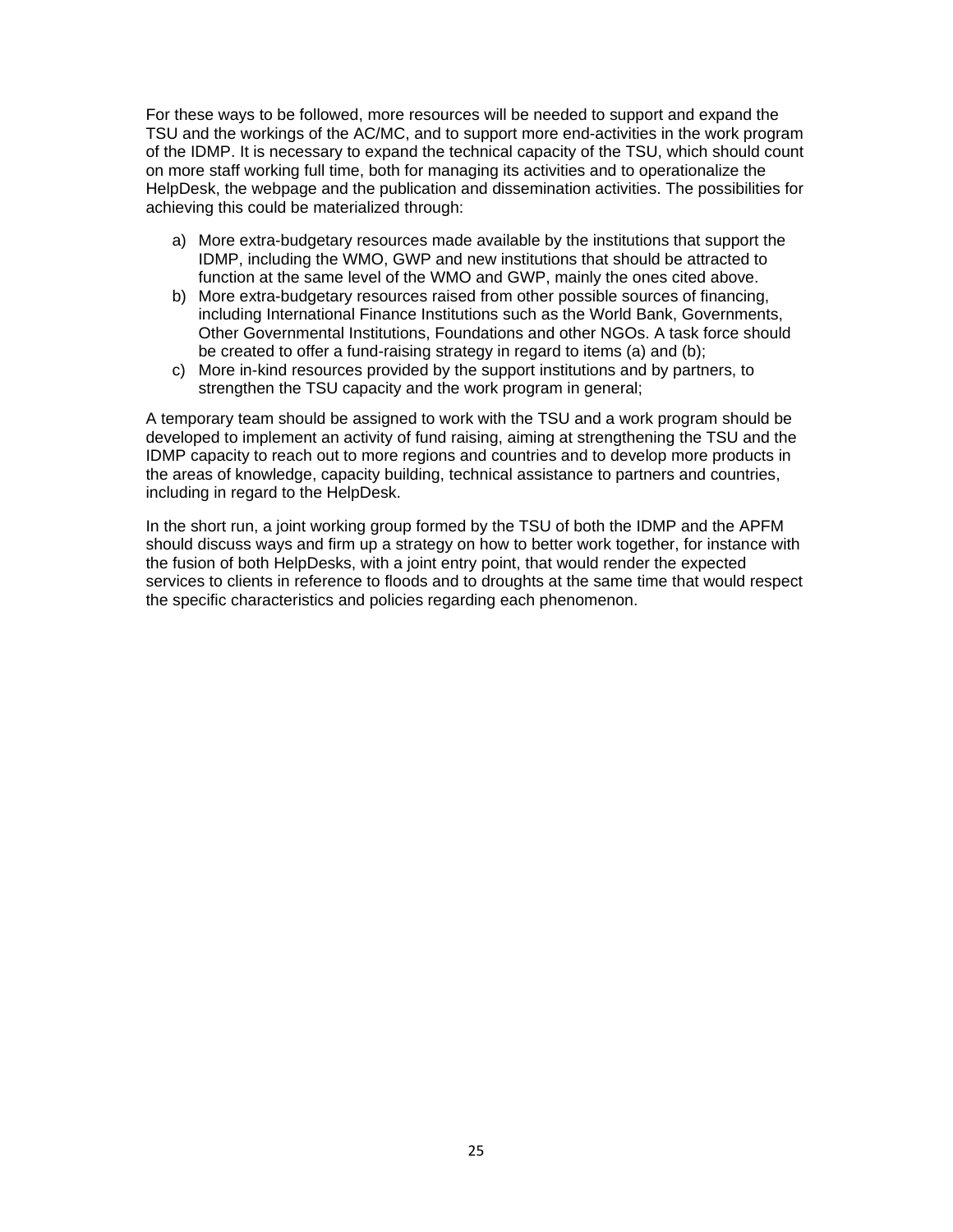#### **ANNEXES**

## **Annex 1. List of IDMP Documents that were consulted (These documents can be found in the IDMP webpage).**

- 1. Review of the WMO/GWP Integrated Drought Management Programme (IDMP). Terms of Reference.
- 2. Consultation Meeting on the Integrated Drought Management Programme, Geneva, 15-16 November 2010. Final Meeting Report. Feb. 2011.
- 3. Integrated Drought Management Programme. A Joint WMO-GWP Programme. Concept Note. November 2011.
- 4. GWP/WMO Preparatory Meeting for the Integrated Drought Management Programme (IDMP). Geneva, 6-7 June 2013. Report.
- 5. WMO/GWP Integrated Drought Management Programme. Programme Document 2013-2016. Version 25.11.2014.
- 6. Integrated Drought Management Programme (IDMP). Activity Report 2013-2014 and Activity Plan 2014-2015. August 2014.
- 7. Integrated Drought Management Programme (IDMP). Activity Report 2014-2015 and Activity Plan 2015-2016. September, 2015.
- 8. Integrated Drought Management Programme (IDMP). Activity Report 2015-2016 and Activity Plan 2016-2017. August 2016.
- 9. Final Report. Advisory and Ad Hoc Management Committee Meeting of the Integrated Drought Management Programme (IDMP). 14 and 15 October 2013. Geneva.
- 10. Integrated Drought Management Programme (IDMP). Report of the Advisory Committee and Management Committee Meetings 2014. 9-10 September 2014, Geneva.
- 11. Integrated Drought Management Programme (IDMP). Report of the Advisory Committee and Management Committee Meetings 2015. 9-10 September 2015, Geneva.
- 12. Austrian Development Cooperation. Guidelines for Project and Programme Evaluations. Final Draft. July 2009.
- 13. Draft Terms of Reference Integrated Drought Management (IDM) HelpDesk.
- 14. Operational Guidelines of the WMO/GWP Integrated Drought Management Programme (IDMP). May 2016.
- 15. Assessment Report of the WMO/GWP Associated Programme on Flood Management (APFM) by Curtis B. Barrett and Caroline S. Wittwer, September 2016.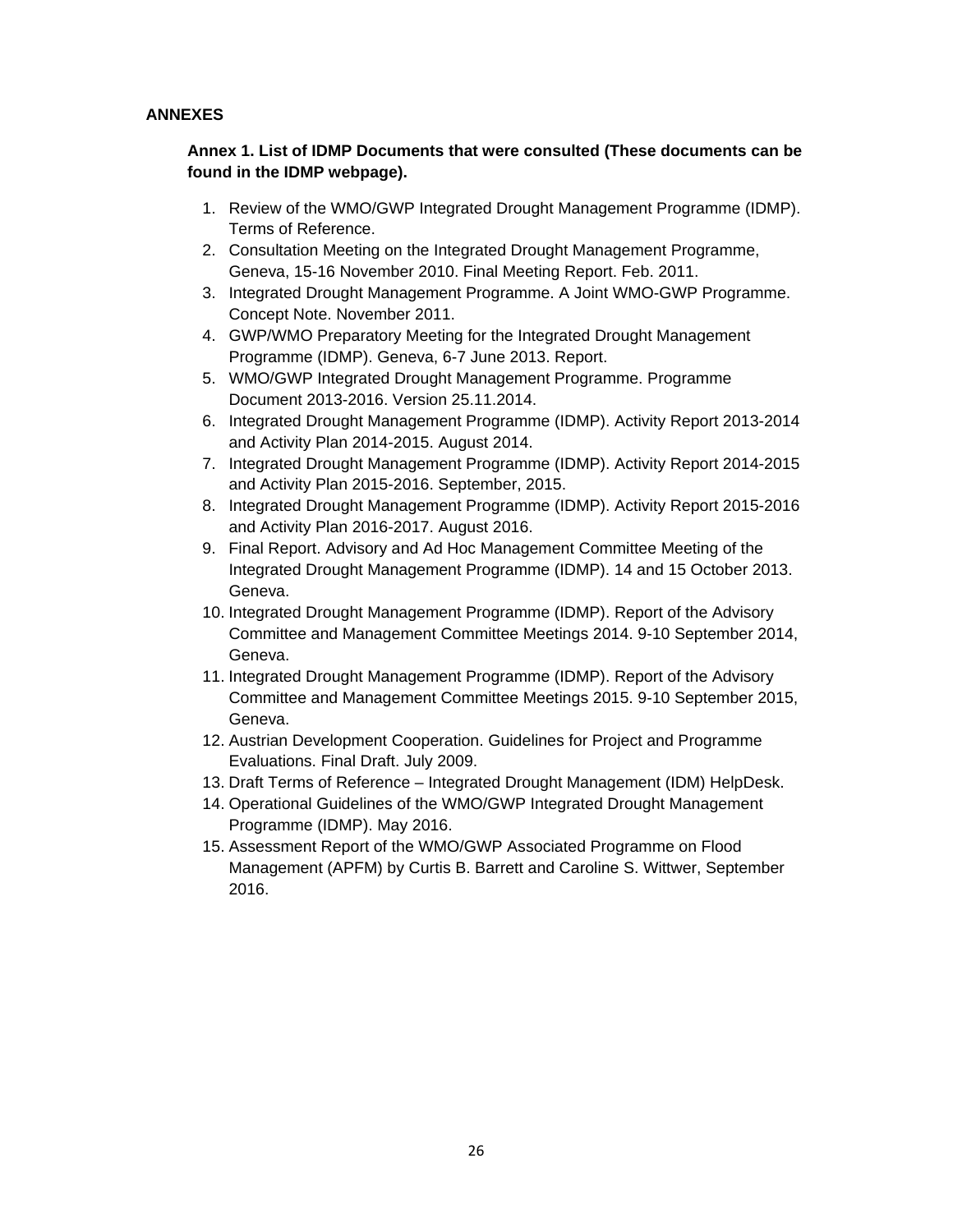#### **Annex 2. Questionnaire Submitted to selected interviewees**

October, 2016

This is a rather long questionnaire that will take you about two hours to respond.

If you cannot separate enough time in your agenda, please respond to the questions that you consider appropriate.

If there is any question on which you do not have information, you may of course skip it.

Please put your answers just after the question, using as much space as needed (this is a word document and can be edited, so there is no limitation for your answer).

If that is the case, please add any significant additional information in the end of the questionnaire.

#### **I – Your Identification**

- 1. Name:
- 2. Affiliation:
- 3. What is your relationship with the IDMP?

#### **II – Objectives, Work Programme, Activities**

- 1. In your opinion, is the Work Programme of the IDMP consistent with the objectives set up in the IDMP Concept Paper? Feel free to give examples.
- 2. In your opinion, are the Activities of the IDMP consistent with the Programme document? Feel free to give examples.

Obs: In order to facilitate your answers, please refer to the objectives, programme document and activities as they are put in the IDMP official documents.

#### **III – Relevance of the IDMP**

- 1. In your opinion, are the objectives of the IDMP, as they are in the Concept Note, still valid? Why?
- 2. Are the activities and outputs consistent with the objectives of the IDMP? Why?
- 3. Are activities and outputs consistent with intended impacts? Please justify your answer.

#### **IV – Effectiveness of the IDMP**

- 1. Do you think that the objectives of the IDMP are being achieved or are likely to be achieved? Please justify your answer.
- 2. In your opinion, what are the major factors that influence the achievement or nonachievement of the objectives?

#### **V – Efficiency of the IDMP**

1. In your opinion, was the implementation of the work programme done in a costefficient manner? Please justify your answer.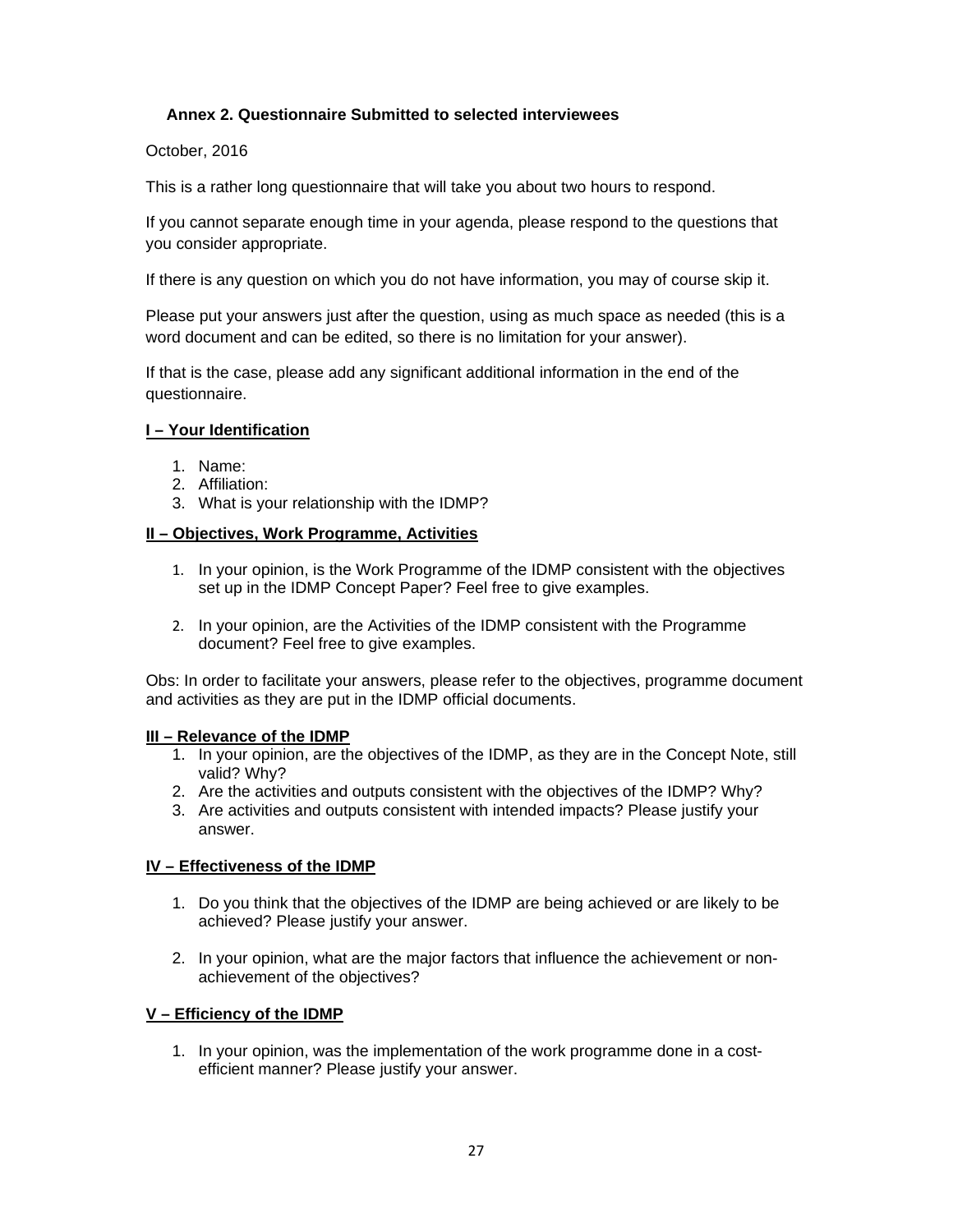2. Compared to alternative approaches, was the work programme an efficient way of translating the strategy operationally? Please justify.

#### **VI – Impacts of the IDMP**

1. In your opinion, what has happened already as a direct of indirect consequence of the implementation of the IDMP? Please provide examples.

#### **VII – Sustainability of the IDMP**

- 1. In your opinion, are the benefits of the activities of the IDMP likely to continue?
- 2. What are the major factors which may influence the achievement or nonachievement of sustainability of the IDMP? Please justify.

#### **VIII – Recommendations to Improve the IDMP**

- 1. How can the IDMP be made more relevant in regard to priorities and policies of the target group?
- 2. How can the IDMP become more efficient in terms of cost-effectiveness?
- 3. How can the IDMP be made more effective in achieving its objectives?
- 4. Based on existing information, what are the ways that the IDMP can achieve more significant impact?
- 5. How can the sustainability of the IDMP be increased?

#### **IX – Future Duirections of the IDMP**

- 1. What are your thoughts in regard to the publication structure of the IDMP? How can it be improved?
- 2. What are your thoughts in regard to the Web presence of the IDMP?
- 3. In your opinion, what can or should be done to enhance the development of the IDMP
- 4. Do you think IDMP should continue with its present model or should it look for a different approach, in order to advance its concept of integrated drought management?

#### **X – Relationship of the IDMP with other Initiatives**

- 1. Do you think that the IDMP has developed appropriate relationship with other relevant initiatives that may be of interest to integrated drought management? What could be done to improve such relationship?
- 2. How do you see the relationship of the IDMP and the APFM (Associated Programme on Flood Management)? How the relationship between the IDMP and the APFM could be improved?
- 3. How to consider the Sendai Framework (III UN World Conference on Disaster Risk Reduction (WCDRR)?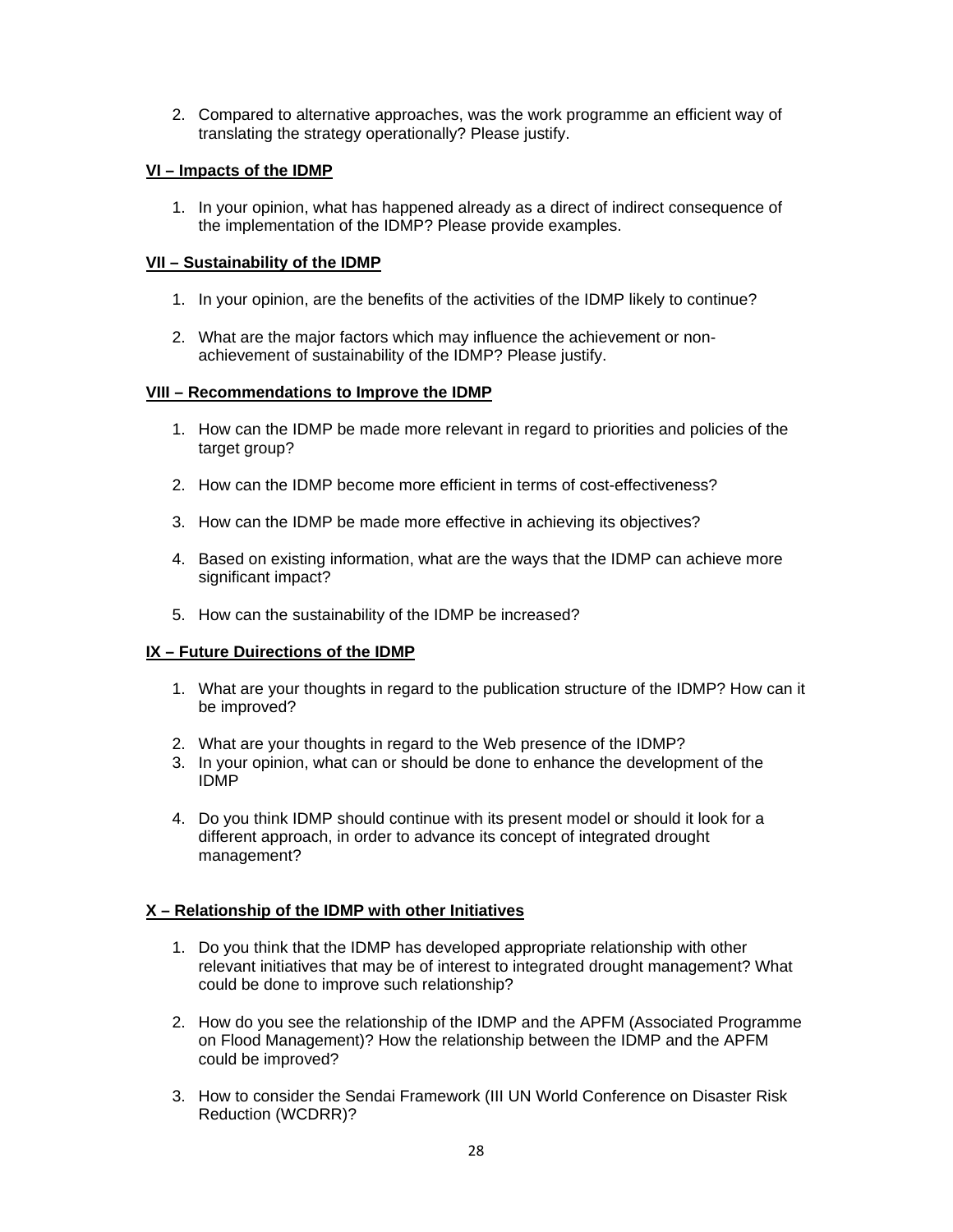- 4. Can the IDMP contribute to the Paris Agreement? Why?
- 5. How do you see the contribution of the IDMP to Sustainable Development?

#### **XI – Advisory Committee and Management Committee (AC/MC)**

- 1. In your opinion, how effective are the AC and MC? Do you think that the governing structure of the IDMP is appropriate or could it be improved?
- 2. What recommendations would you do in regard to the future Terms of Reference of the AD/MC?
- 3. Would you recommend any change on the composition of the AD/MCW?
- 4. Would you suggest mechanisms to improve coordination with stakeholders, partners, donors?

#### **XII – Extra-budgetary Resources**

- 1. Is raising extra-budgetary resources important for the IDMP? Why?
- 2. How could the IDMP be more effective in raising extra-budgetary resources?

#### **XIII – Additional Information**

1. Please add any additional information that you deem important for the future of the IDMP.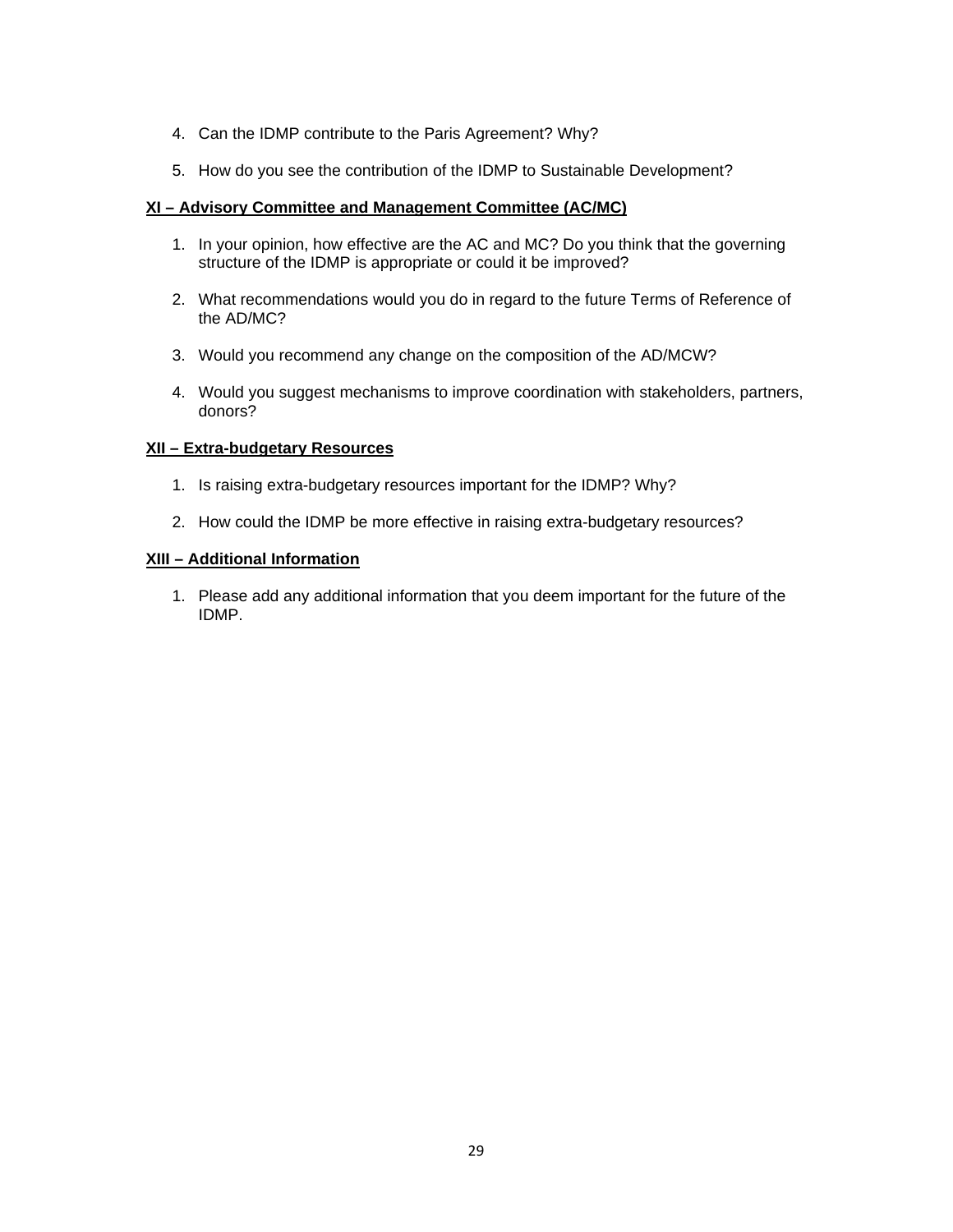## **Annex 3. Comparison between the Program Document, the Concept Note and Activity Reports**

**COMPARISON: Concept Note, Program Document, Activity Reports** 

| <b>Description</b> | <b>Concept</b><br>Note (CN)                                                                                                                                                                                                                                                                 | Program<br><b>Document</b><br>2013-2016 | <b>Activity</b><br><b>Report</b><br>2013-14 | <b>Activity</b><br><b>Report</b><br>2014-15 | <b>Activity</b><br><b>Report</b><br>2015-16 | <b>Comments</b>                                                                   |
|--------------------|---------------------------------------------------------------------------------------------------------------------------------------------------------------------------------------------------------------------------------------------------------------------------------------------|-----------------------------------------|---------------------------------------------|---------------------------------------------|---------------------------------------------|-----------------------------------------------------------------------------------|
| Vision             | To improve<br>societal<br>resilience to<br>drought through<br><b>IRM</b>                                                                                                                                                                                                                    |                                         |                                             |                                             |                                             | Vision is the same and needs not to be<br>repeated                                |
| Objective          | To support<br>stakeholders at<br>all levels by<br>providing them<br>with policy and<br>management<br>guidance<br>through globally<br>coordinated<br>generation of<br>scientific<br>information and<br>sharing best<br>practices and<br>knowledge for<br>integrated<br>drought<br>management | Same                                    |                                             |                                             |                                             | The same objective has been kept along time                                       |
| Principles         | From reactive to<br>proactive                                                                                                                                                                                                                                                               | Yes                                     | Yes                                         | Yes                                         | Yes                                         | The work program is coherent with the<br>objectives<br>and principles of the IDMP |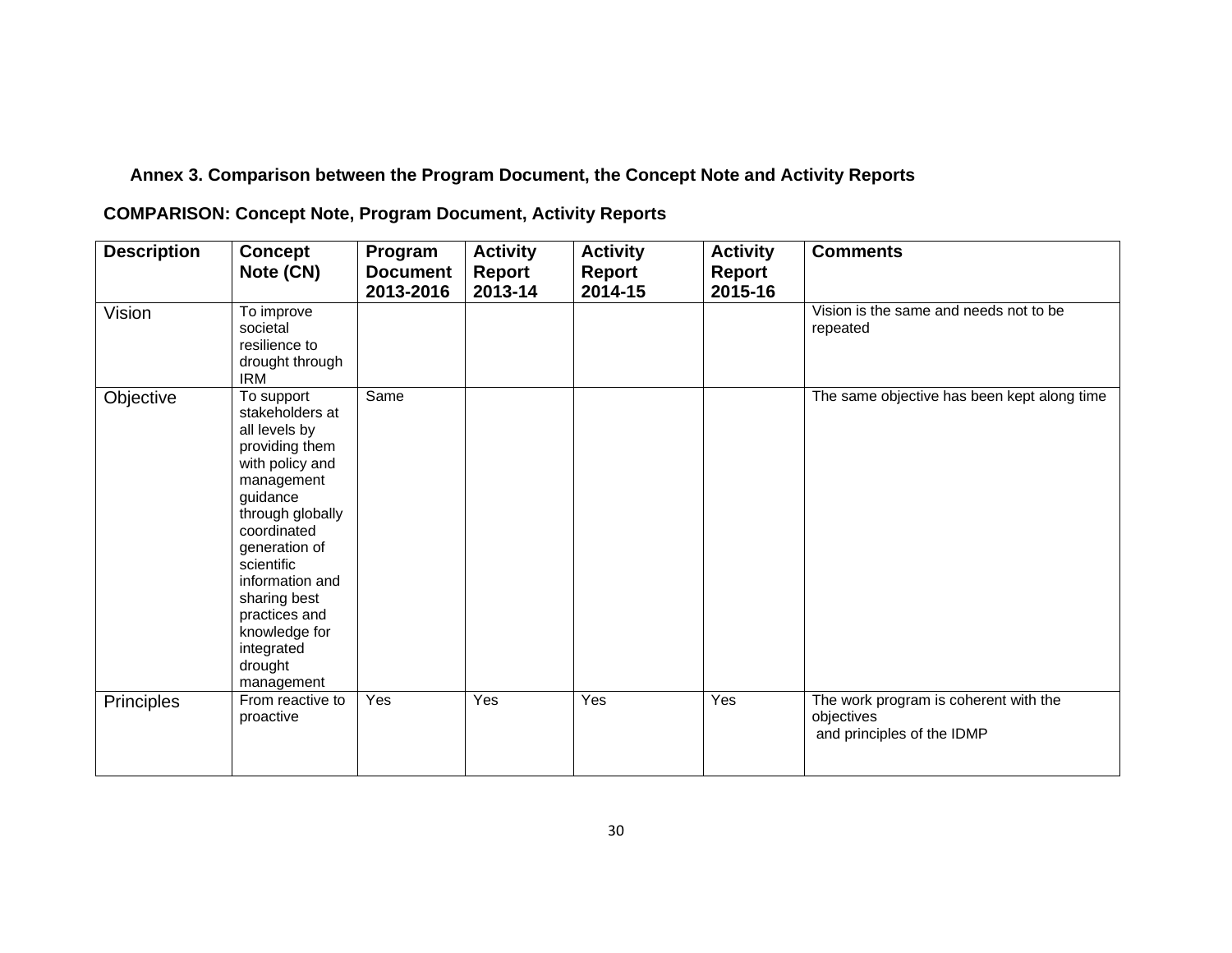|                                    | Integrate vertical<br>planning and<br>decision making<br>processes into a<br>framework of<br>horizontally<br>integrated<br>sectors and<br>disciplines | Yes | Yes                                                  | Guidelines for<br>the preparation<br>of drought<br>management<br>plans help shape<br>integration of<br>vertical planning,<br>multistakeholder<br>process | Yes | Partners engaged from different disciplines<br>and sectors.<br>Development of country (e.g. Mexico, Turkey)<br>and regional level<br>(including country-level) work (IDMP CEE,<br>IDMP HOA, IDMP WAF, Central America,<br>South Asia and recently South America and<br>South Pacific)                                                        |
|------------------------------------|-------------------------------------------------------------------------------------------------------------------------------------------------------|-----|------------------------------------------------------|----------------------------------------------------------------------------------------------------------------------------------------------------------|-----|----------------------------------------------------------------------------------------------------------------------------------------------------------------------------------------------------------------------------------------------------------------------------------------------------------------------------------------------|
|                                    | Promote<br>knowledge base<br>and sharing<br>mechanisms                                                                                                | Yes | Yes                                                  | Yes                                                                                                                                                      | Yes |                                                                                                                                                                                                                                                                                                                                              |
|                                    | <b>Build capacity</b>                                                                                                                                 | Yes | Capacity<br>Development<br>to support<br><b>NDMP</b> | Capacity<br>development to<br>support NDMP                                                                                                               | Yes |                                                                                                                                                                                                                                                                                                                                              |
| Activities -<br>Inception<br>Phase | Inception<br>workshop, close<br>consultations                                                                                                         |     |                                                      |                                                                                                                                                          |     | Yes, we can send you the reports of the<br>inception meetings. Let us know if this would<br>be helpful.                                                                                                                                                                                                                                      |
|                                    | Identification of<br>potential<br>partners                                                                                                            | Yes | Matrix of<br>partner<br>involvement                  | Matrix of partner<br>involvement                                                                                                                         | Yes | Partner engagement formalized through<br>exchange of letters<br>(joint letter from WMO Secretary General and<br><b>GWP Executive</b><br>Secretary to head of partner organization).<br>Partners who<br>responded positively and appointed IDMP<br>focal point available here:<br>http://www.droughtmanagement.info/about-<br>idmp/partners/. |
|                                    | Enquiry to<br>assemble<br>information on<br>past droughts                                                                                             | Yes |                                                      |                                                                                                                                                          |     | This has not been done yet, as it was found to<br>be of low urgency.                                                                                                                                                                                                                                                                         |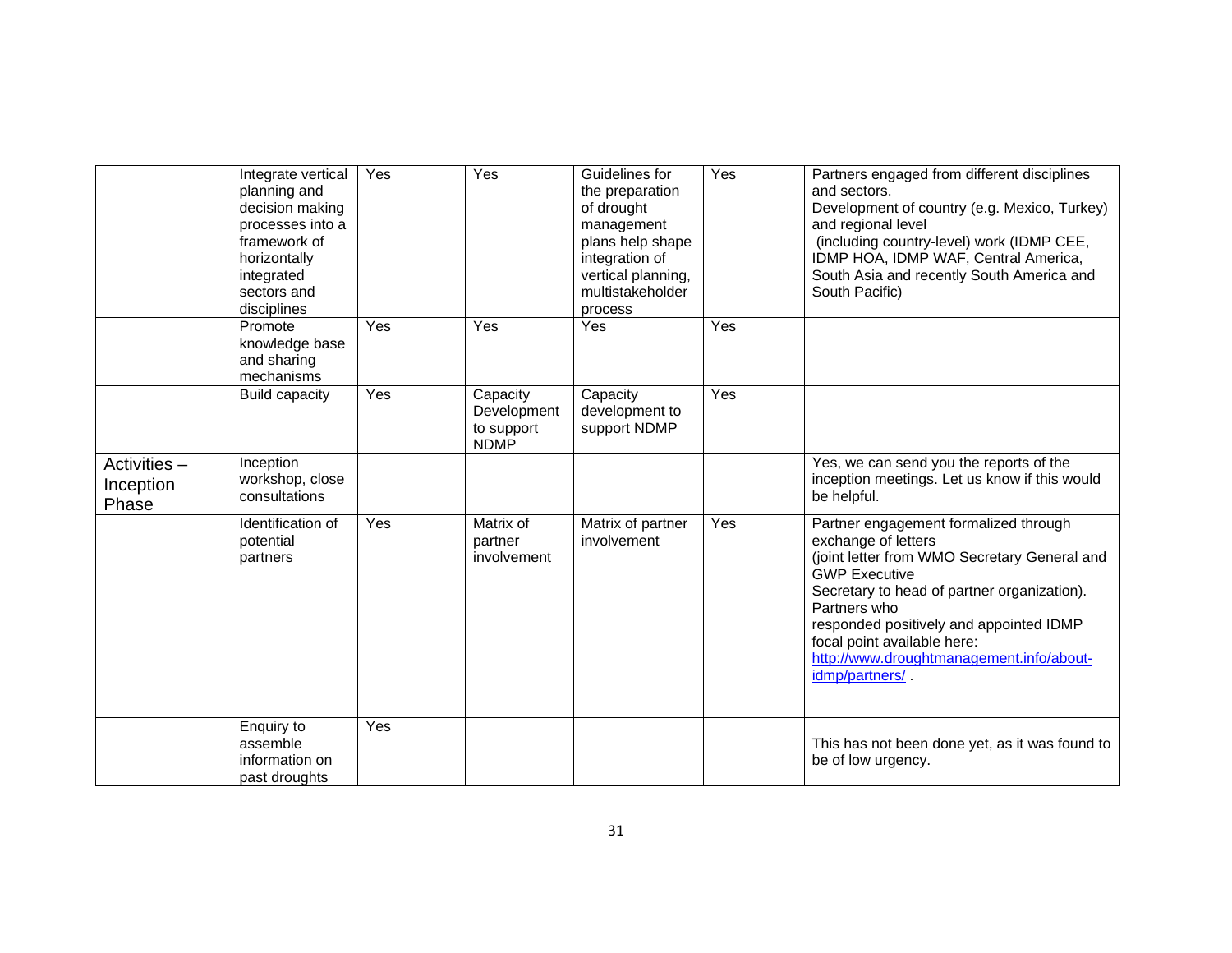|                                         | Assessment of<br>services<br>provided by<br>drought<br>monitoring and<br>prediction<br>centres | Yes<br>(reporting on<br>existing<br>strategies) |                                                          | Yes                                                      |                                |                                                                                                                                                                                                                                                                              |
|-----------------------------------------|------------------------------------------------------------------------------------------------|-------------------------------------------------|----------------------------------------------------------|----------------------------------------------------------|--------------------------------|------------------------------------------------------------------------------------------------------------------------------------------------------------------------------------------------------------------------------------------------------------------------------|
|                                         | Regional<br>dialogues                                                                          | Yes                                             | Yes. National<br>consultation<br>dialogues,<br>workshops | Yes. National<br>consultation<br>dialogues,<br>workshops | Yes.                           |                                                                                                                                                                                                                                                                              |
|                                         | Concept of<br>demonstration<br>projects                                                        |                                                 | Regional<br>activities                                   | Regional<br>activities                                   | Yes.<br>Regional<br>activities | Not clear in the documents. This has been<br>taken forward<br>by the regional IDMPs in CEE, HOA and WAF<br>- information<br>accessible through:<br>http://www.droughtmanagement.info/idmp-<br>activities/                                                                    |
|                                         | Inception report<br>for the<br>implementation<br>phase                                         | Programme<br>document                           |                                                          |                                                          |                                |                                                                                                                                                                                                                                                                              |
|                                         | Describe current<br>status of<br>regional<br>programme<br>nodes and<br>linkages                |                                                 |                                                          |                                                          |                                | The activity reports have information on this.<br>However, not clear<br>if there was a document on current status.<br>The current status<br>is in the Activity Reports, which is shared with<br>all partners and<br>discussed at annual IDMP Advisory<br>Committee meetings. |
| Activities -<br>Implementation<br>Phase | Continue<br>relevant<br>activities of<br>inception phase                                       | Yes                                             | Yes                                                      | Yes                                                      | Yes                            |                                                                                                                                                                                                                                                                              |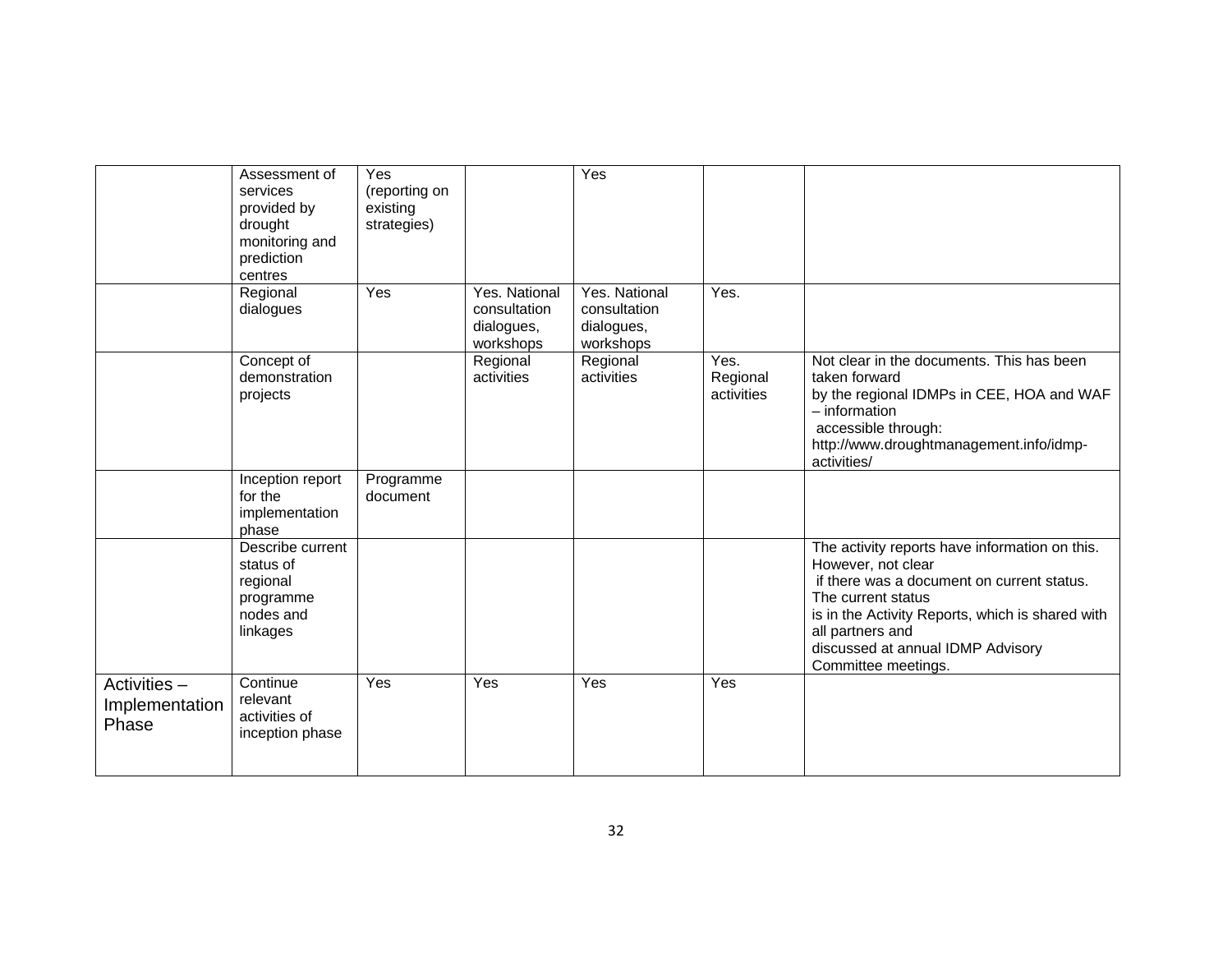| Develop<br>comprehensive<br>and integrated<br>approach to DM | Yes | Integrated<br>Drought<br>Management<br>Framework<br>Documento | <b>IDM Framework</b><br>document              |                                                        | ok                                                                                                                                                                                                                                                                                                                                                                                                                                                                                                                                                      |
|--------------------------------------------------------------|-----|---------------------------------------------------------------|-----------------------------------------------|--------------------------------------------------------|---------------------------------------------------------------------------------------------------------------------------------------------------------------------------------------------------------------------------------------------------------------------------------------------------------------------------------------------------------------------------------------------------------------------------------------------------------------------------------------------------------------------------------------------------------|
| Facilitate<br>development of<br>regional<br>activities       | Yes | Yes                                                           | Yes                                           | Yes                                                    | ok                                                                                                                                                                                                                                                                                                                                                                                                                                                                                                                                                      |
| Pilot<br>demonstration<br>projects                           | Yes | <b>IDMP</b><br>Regional<br>Initiatives;<br>case studies       | IDMP regional<br>initiatives; case<br>studies | <b>IDMP</b><br>regional<br>activities;<br>case studies | Clarify This has been taken forward by the<br>regional IDMPs in CEE,<br>HOA and WAF - information accessible<br>through:<br>http://www.droughtmanagement.info/idmp-<br>activities/<br>also the South Asian Drought Monitoring<br>System (SADMS) is an<br>example of a demonstration project<br>- happy to provide more information if this is<br>helpful.                                                                                                                                                                                               |
| Obtain funding                                               | Yes | Financial<br>support                                          | Financial support                             | Financial<br>support.                                  | Need more info - with the support from<br><b>Environment Canada</b><br>to WMO for the IDMP; and Sida, DANIDA and<br>DfID through GWP<br>for the IDMP funding has been stable.<br>However, this is an<br>important part to put more emphasis in the<br>future to ensure<br>financial sustainability and we would<br>appreciate pointers in the<br>IDMP external review (i.e. point 3. (d) in the<br>Review TOR A review<br>and comment on raising of extra-budgetary<br>resources and make<br>recommendations on how best this should be<br>approached.) |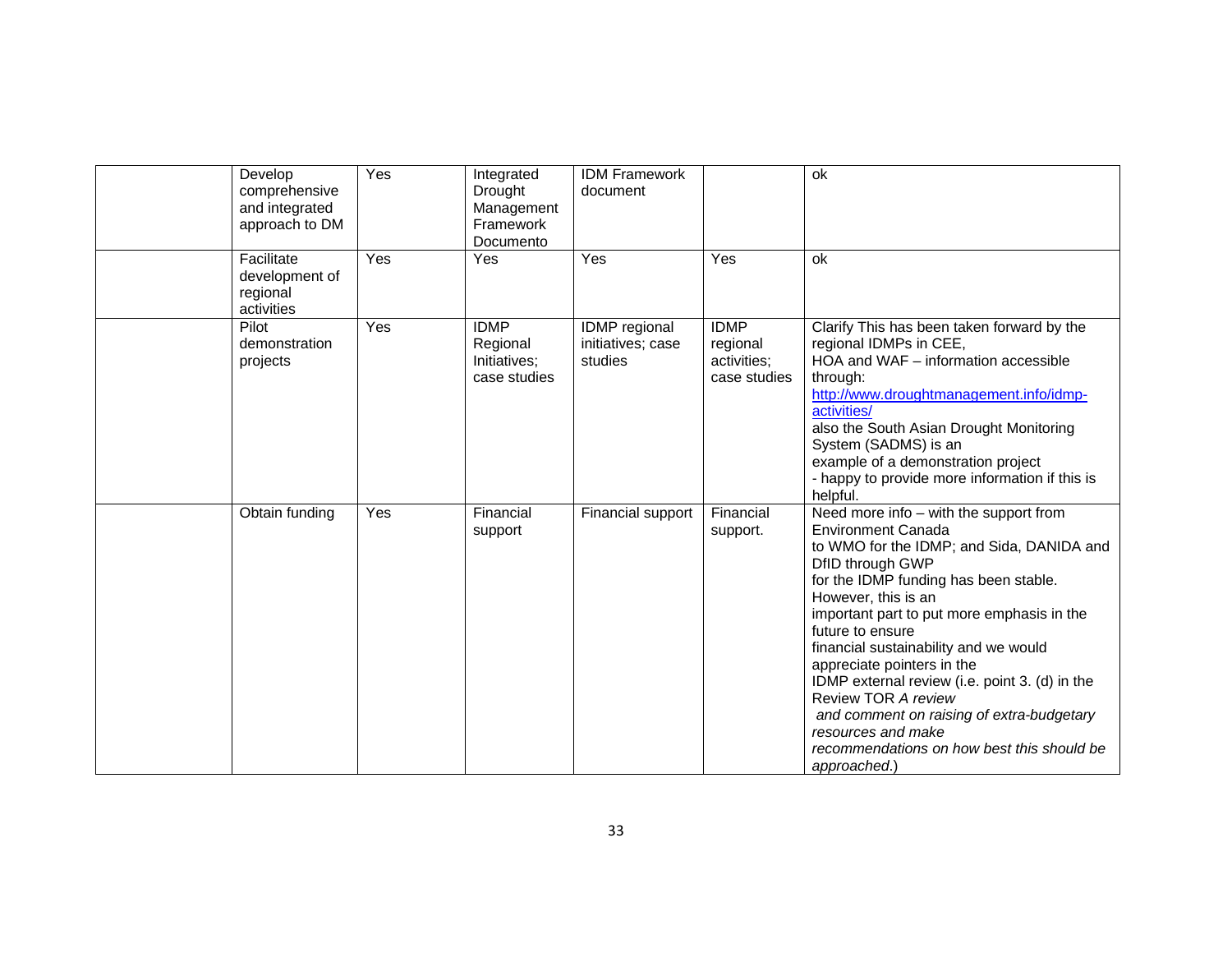|                  | Collect<br>experience and<br>share as<br>guidelines,<br>methodologies<br>and tools | Yes<br>(collection of<br>best<br>practices) | <b>Case Studies</b>     | Case studies         | Case studies<br>(regional<br>activities) | ok                                                                                                                                                                                                                                                                                                                                                                                                                                                                                                                                                                                                                                                                                                                                                                                                                                                                                                                 |
|------------------|------------------------------------------------------------------------------------|---------------------------------------------|-------------------------|----------------------|------------------------------------------|--------------------------------------------------------------------------------------------------------------------------------------------------------------------------------------------------------------------------------------------------------------------------------------------------------------------------------------------------------------------------------------------------------------------------------------------------------------------------------------------------------------------------------------------------------------------------------------------------------------------------------------------------------------------------------------------------------------------------------------------------------------------------------------------------------------------------------------------------------------------------------------------------------------------|
| <b>Help Desk</b> | Resource<br>Centre -<br>HelpDesk                                                   | Yes                                         | <b>IDMP</b><br>Helpdesk | <b>IDMP Helpdesk</b> | <b>IDMP</b> Help<br><b>Desk</b>          | What is the present status?<br>The technical capacity for the three sections<br>of the HelpDesk<br>(1-Find, 2-Connect – both are live on the<br>website and $3-Ask -$<br>not yet live) exist. We also have a draft<br>"Catalogue of Services"<br>of the main competencies of the IDMP<br>partners.<br>TOR of the HelpDesk have also been<br>developed (let me know if<br>you would like a copy of any of the above).<br>We discussed the next step (e.g. partner<br>involvement) in depth<br>in the IDMP Advisory Committee last week<br>and will send<br>(a) the $TOR$ ,<br>(b) the Catalogue of Service and<br>(c) different options<br>on how to formalize contributions of<br>partners in early<br>October to partners.<br>We are planning to put the "Ask"<br>section of the HelpDesk live thereafter - plan<br>is before<br>the end of the year.<br>Synergies with the APFM HelpDesk will also<br>be sought. |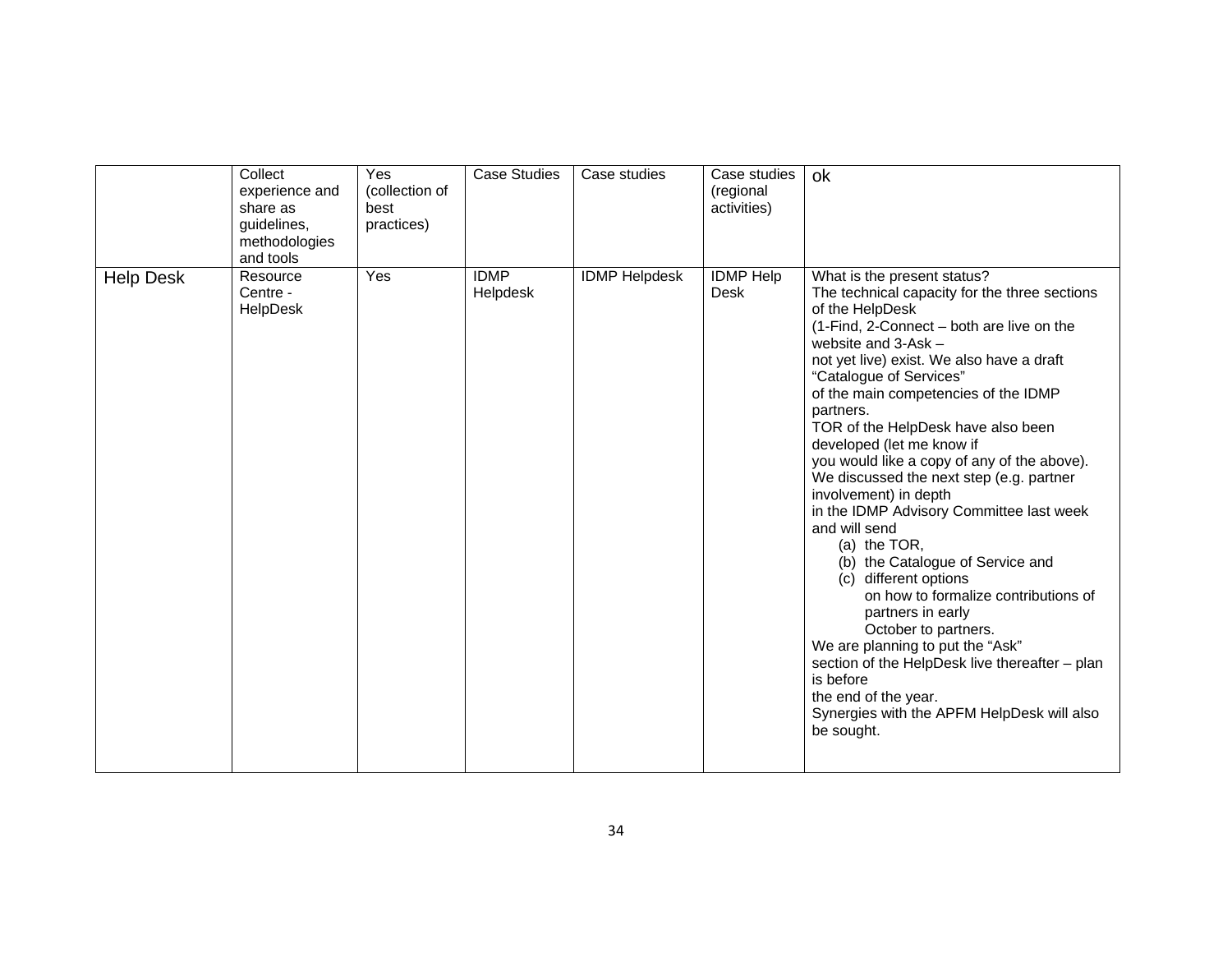| Link IWRM-<br><b>GWP</b> | Operational link<br>with IWRM and<br>GWP to make<br>use of existing<br>practices and<br>share lessons<br>learned | Yes      | Contribution<br>t٥<br>international<br>processes? | Contribution to<br>international<br>processes?<br>Yes, inter alia, in<br>Sendai WCDRR,<br><b>UNFCCC</b><br>COP21, UNCCD<br>COP 11 and 12,<br>event at UN<br>General<br>Assembly<br>(details on some<br>of the above in<br>2015/2016<br>Activity Report-<br>will send to you) | Ok, through TSU                                                                                                                                                                                                                          |
|--------------------------|------------------------------------------------------------------------------------------------------------------|----------|---------------------------------------------------|------------------------------------------------------------------------------------------------------------------------------------------------------------------------------------------------------------------------------------------------------------------------------|------------------------------------------------------------------------------------------------------------------------------------------------------------------------------------------------------------------------------------------|
| Resource<br>Centre       | Resource centre<br>as focus for<br>international<br>coordination                                                 | Yes      | <b>IDMP</b><br>Website and<br>Helpdesk            | <b>IDMP</b> Website<br>and Helpdesk                                                                                                                                                                                                                                          | Website ok. But is the helpdesk working? (see<br>above issue<br>on HelpDesk). Library continuously updated,<br>development of tools (National drought<br>management policy guidelines and Handbook<br>of Drought Indices and Indicators) |
| Evaluation               | Programme<br>evaluation                                                                                          | Underway |                                                   |                                                                                                                                                                                                                                                                              |                                                                                                                                                                                                                                          |
| Outputs                  | Compilation of<br>information and<br>knowledge on<br>past droughts                                               |          |                                                   |                                                                                                                                                                                                                                                                              | There are much data on the library, in the<br>website                                                                                                                                                                                    |
|                          | Inception of pilot<br>projects                                                                                   |          |                                                   |                                                                                                                                                                                                                                                                              | Clarify (see above)                                                                                                                                                                                                                      |
|                          | Mechanism for<br>stakeholder buy-<br>in and<br>establishment of<br>networks                                      |          |                                                   |                                                                                                                                                                                                                                                                              | What is this?<br>The High-Level letter between heads of<br>organizations referred to above and the<br>process agreed to clarify partner contribution<br>to HelpDesk                                                                      |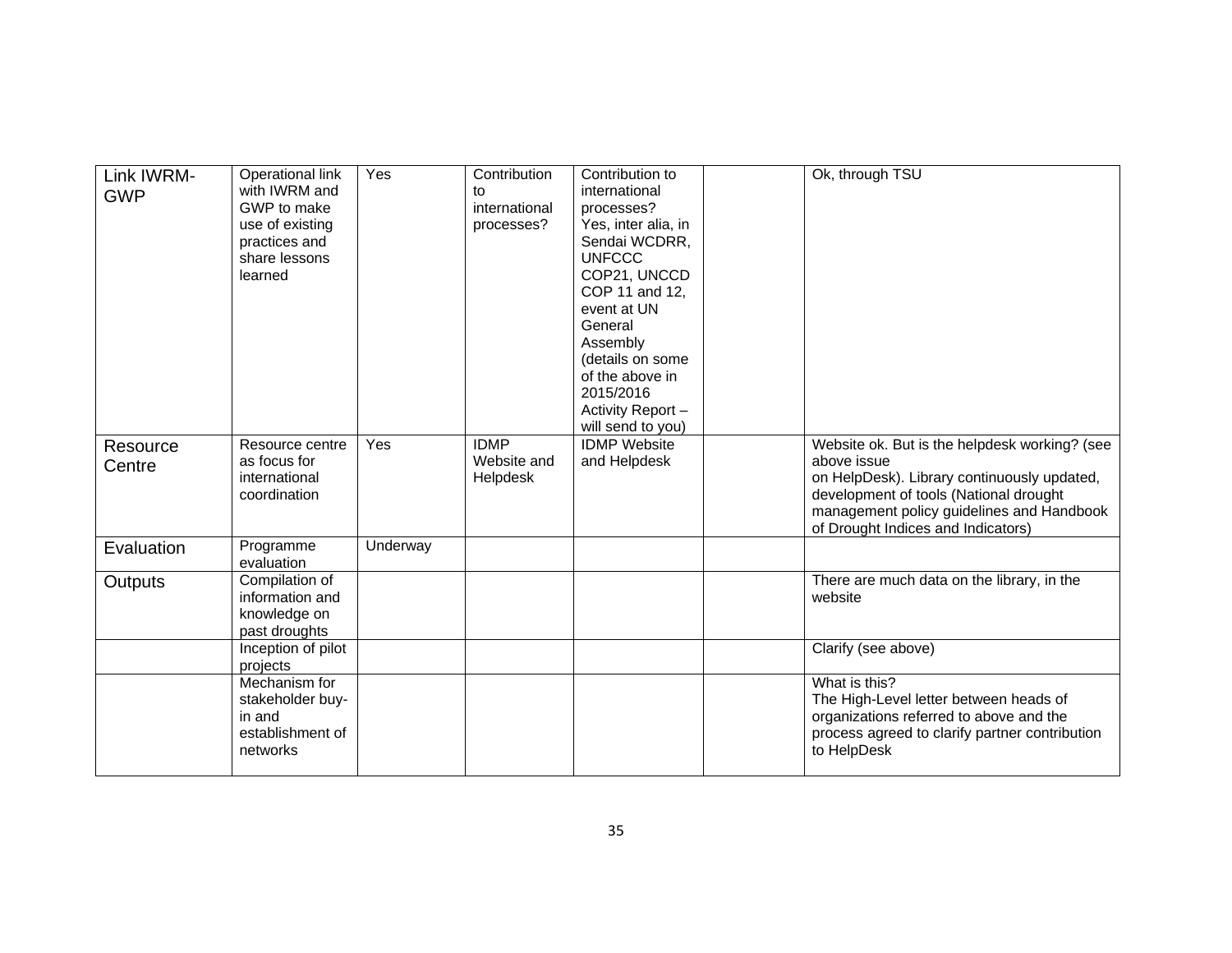|         | Creation of<br>protocols for<br>standards for<br>data, like use of<br>GIS mapping |     |                                                                                                 | Yes (GIS)                     |                                        | How to organize this? The GIS work in Asia?<br>The South Asia Drought Monitoring System in<br>Asia is one contribution and there is a section<br>on GIS in WMO Guide to the Standardized<br>Precipitation Index (SPI). This needs<br>to be further discussed. |
|---------|-----------------------------------------------------------------------------------|-----|-------------------------------------------------------------------------------------------------|-------------------------------|----------------------------------------|---------------------------------------------------------------------------------------------------------------------------------------------------------------------------------------------------------------------------------------------------------------|
|         | Technical and<br>managerial<br>guidance                                           | Yes | Yes                                                                                             | Yes                           | Yes                                    | How this happens?<br>1) Through the tools that have been / are<br>being developed<br>2) Through the advice through the HelpDesk<br>involving IDMP<br>partners                                                                                                 |
|         | Advocacy and<br>dialogues with<br>donors                                          | Yes | Yes                                                                                             | Yes                           | Yes                                    | How this happens<br>Participation in high-level events (e.g. in<br>Sendai WCDRR, UNFCCC COP21, UNCCD<br>COP 11 and 12, event at UN General<br>Assembly) and dialogues (e.g. participation in<br>World Bank working meeting on drought in fall<br>2014)        |
|         | Drought<br>HelpDesk                                                               | Yes | Yes                                                                                             | Yes                           | Yes                                    | Working (see above)                                                                                                                                                                                                                                           |
|         | Guidelines for<br>national drought<br>policies                                    | Yes | National<br>drought<br>management<br>policy<br>guidelines<br>(NDPG).<br>Template for<br>actions | Translation of<br><b>NDPG</b> | Translation<br>into other<br>languages | ok                                                                                                                                                                                                                                                            |
| Impacts | Potential for<br>poverty<br>alleviation                                           | Yes |                                                                                                 |                               |                                        | ok                                                                                                                                                                                                                                                            |
|         | Increased<br>resilience to<br>droughts                                            | Yes |                                                                                                 |                               |                                        | Depends on cases (of policies) evaluations.                                                                                                                                                                                                                   |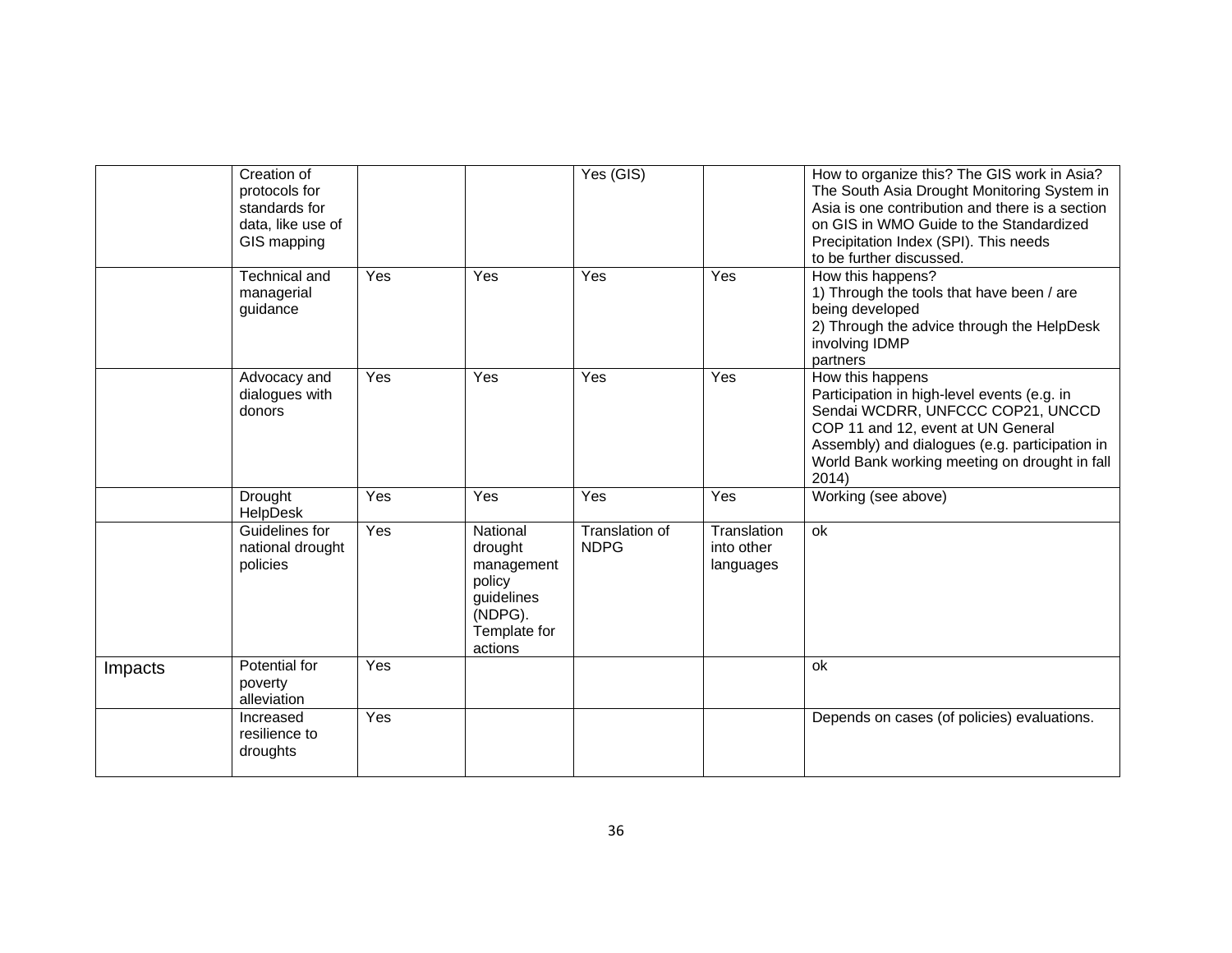| Multidisciplinary<br>approach to DM                                           | Yes |     |                                    |     | Ok                                                                                                                                                                                                      |
|-------------------------------------------------------------------------------|-----|-----|------------------------------------|-----|---------------------------------------------------------------------------------------------------------------------------------------------------------------------------------------------------------|
| Improved<br>information                                                       | Yes | Yes | Yes<br>(communication<br>strategy) | Yes | OK                                                                                                                                                                                                      |
| Improved<br>approach and<br>tools for DM<br>through IWRM<br>and SLM           | Yes |     |                                    |     | Through the tools that are being developed.                                                                                                                                                             |
| Coordination<br>and back-up to<br>regional DM<br>projects                     | Yes |     |                                    |     | Ok                                                                                                                                                                                                      |
| Effective use of<br>information                                               |     |     |                                    |     | How the information produced by the IDMP is<br>being used<br>By partners and regional/national activities                                                                                               |
| Cross-<br>fertilization of<br>ideas and<br>experience<br>between regions      | Yes |     |                                    |     | Ok. Seminars, events                                                                                                                                                                                    |
| Enhanced<br>potential for<br>increased<br>coordination on<br>int'l assistance | Yes |     |                                    |     | definitely something to work on - our<br>participation for example in the Sendai<br>WCDRR, UNFCCC COP21, UNCCD COP 11<br>and 12, event at UN General Assembly<br>are an attempt to influence this space |
| <b>Broader</b><br>stakeholder<br>participation                                | Yes |     |                                    |     | Much participation in the workshops, in the<br><b>HMNDP</b>                                                                                                                                             |
| Increased<br>adaptation<br>capacity to<br>droughts                            | Yes |     |                                    |     | This is a general outcome we are working<br>towards.                                                                                                                                                    |